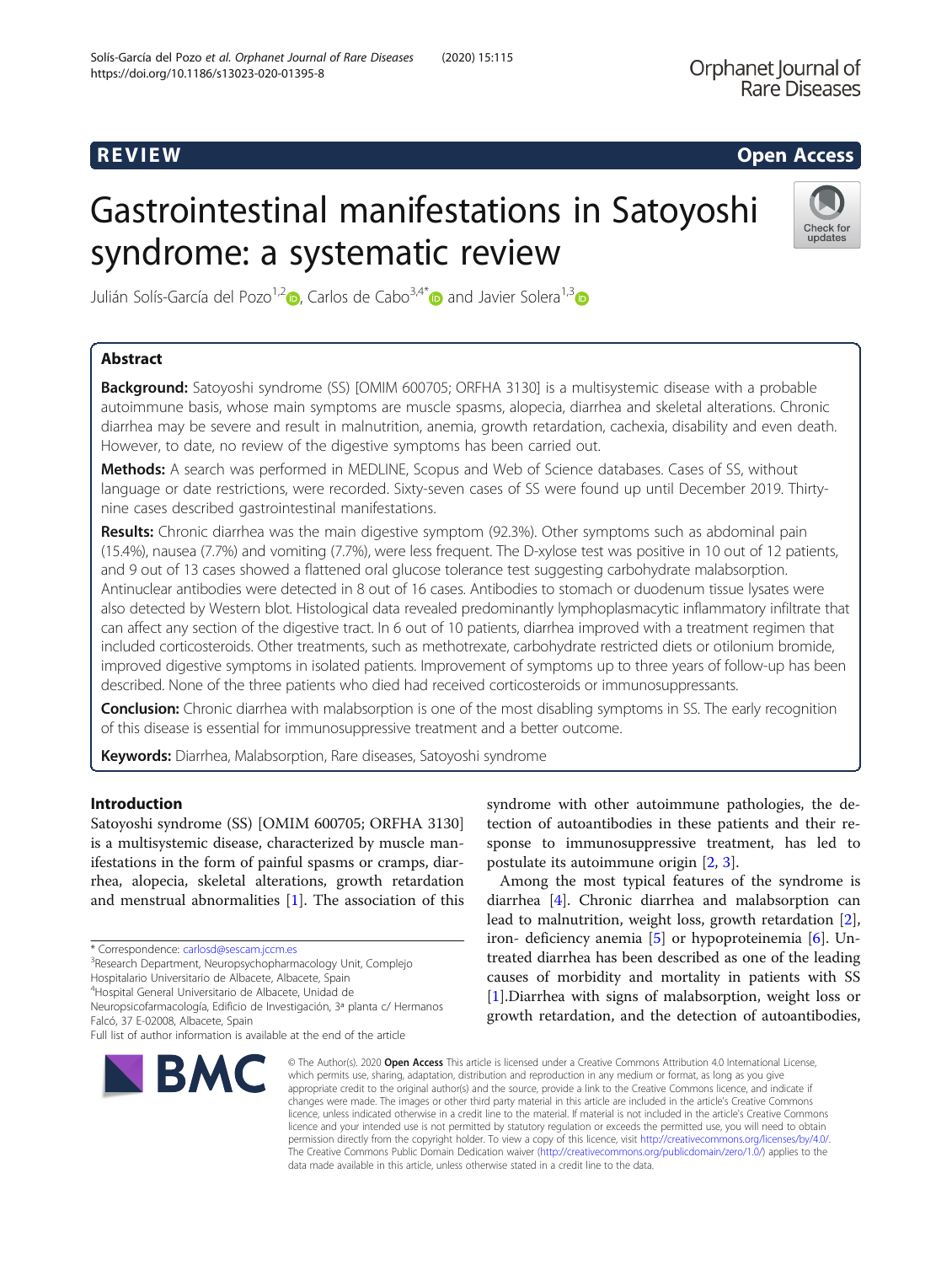are present in SS and other diseases such as celiac disease, tropical sprue or autoimmune enteropathy.

Previous reviews of SS have focused on muscle symptoms and alopecia  $[7-10]$  $[7-10]$  $[7-10]$  Our objective in this review is to offer an updated view of the gastrointestinal manifestations and their treatment response in SS.

# Main text

# Material and methods

# Search

All cases were searched in MEDLINE, using the search strategy: ("Satoyoshi syndrome" [Supplementary Concept] or "Satoyoshi syndrome" [All Fields], or "komuragaeri disease" [All Fields]) or Satoyoshi [TI]). We also searched in Scopus and the Web of Science, using the keywords "Satoyoshi", "Satoyoshi syndrome" or "komuragaeri disease". We included all cases up to December 2019, without limiting year of publication or language. We also explored the references of the OMIM, ORPHA-NET and Rare diseases web pages. The lists of references from the articles found by electronic search were also reviewed to identify additional records. The results of the search are shown in the flow chart in Fig. [1.](#page-2-0)

A total of 56 publications describing 67 cases of SS were found; 39 (58.2%) cases described digestive manifestations  $[1, 2, 4-8, 11-32]$  $[1, 2, 4-8, 11-32]$  $[1, 2, 4-8, 11-32]$  $[1, 2, 4-8, 11-32]$  $[1, 2, 4-8, 11-32]$  $[1, 2, 4-8, 11-32]$  $[1, 2, 4-8, 11-32]$  $[1, 2, 4-8, 11-32]$  $[1, 2, 4-8, 11-32]$  $[1, 2, 4-8, 11-32]$  $[1, 2, 4-8, 11-32]$  (Table [1](#page-3-0)). The cases that were described across several publications were counted as one single case, and the data provided by the additional publications were pooled together to complete their description [\[33](#page-12-0)–[37\]](#page-13-0).

# Inclusion criteria

The cases were considered to have gastrointestinal manifestations if at least one of the following circumstances was present:

- Diarrhea, defined as an increase in the frequency of bowel movements, accompanied by a decrease in their consistency. The presence of abdominal pain was considered when it was not related to the presence of spasms or cramps in the abdominal musculature.
- Positive malabsorption test results, including a positive D-xylose test or other evidence of carbohydrate malabsorption. Data compatible with protein or iron absorption deficit have also been considered. -Histological alterations in any section of the digestive tract. Histological samples were obtained by endoscopy or necropsy.
- Endoscopic and radiological data consistent with digestive involvement or malabsorption, such as atrophy or loss of intestinal folds.

# Data extraction

The following data were extracted from each of the cases:

- Clinical and epidemiological data: age of onset of any of the symptoms pertaining to the syndrome, age of onset of digestive symptoms, sex and country of origin. Presence of diarrhea, number of bowel movements, abdominal pain, bloating, nausea, vomiting, weight loss, short stature or stunted growth, and symptoms of malnutrition or cachexia.
- Analytical data: the presence of anemia, iron deficiency, hypoproteinemia or hypoalbuminemia. Presence of autoantibodies.
- Malabsorption tests: results of the D-xylose Test and other malabsorption tests.
- Results of simple radiology tests, ultrasound, computed tomography, barium intestinal transit, or enema.
- Results of endoscopic examinations: gastroscopy or colonoscopy.
- Histological data obtained through endoscopy, biopsy, and from samples collected during surgery or necropsy.
- Treatments used, evolution and prognosis of digestive symptoms, and data regarding analytical or histological alterations, if available. Morbimortality and sequelae.

# Results

# Epidemiological data

The mean age of presentation of SS was 12.8 years (range, from a few months to 52 years), and the mean age of presentation of digestive symptoms was slightly higher (15.08 years, range from a few months to 53 years). Thirty-two patients (82%) were under 18 years of age at onset of disease. In 10 cases, the digestive symptoms were part of the manifestation of disease onset [\[1](#page-12-0), [2](#page-12-0), [7,](#page-12-0) [8,](#page-12-0) [13,](#page-12-0) [15](#page-12-0), [19](#page-12-0), [31](#page-12-0)], together with muscular spasms. Thirty-two of the patients were women (82%). Eighteen of these 39 cases (46.15%) were Japanese patients, although cases have been described worldwide.

# Gastrointestinal clinical features

The most common symptom was diarrhea, present in 36 (92.3%) cases [\[1](#page-12-0), [2](#page-12-0), [4](#page-12-0)–[8,](#page-12-0) [11](#page-12-0)–[16](#page-12-0), [18](#page-12-0)–[32\]](#page-12-0). Diarrhea was described as an increase in the number of stools and a decrease in consistency. The diarrhea of patients with SS is of a chronic nature, although not necessarily continuous; in fact, it may present as recurrent episodes [[13](#page-12-0), [22\]](#page-12-0). The number of daily stools was between 2 [[27](#page-12-0)] and10 [[2\]](#page-12-0). It was reported that foods with high carbohydrate content could trigger an episode of diarrhea [\[19](#page-12-0)]. Moreover, low carbohydrate diets were said to improve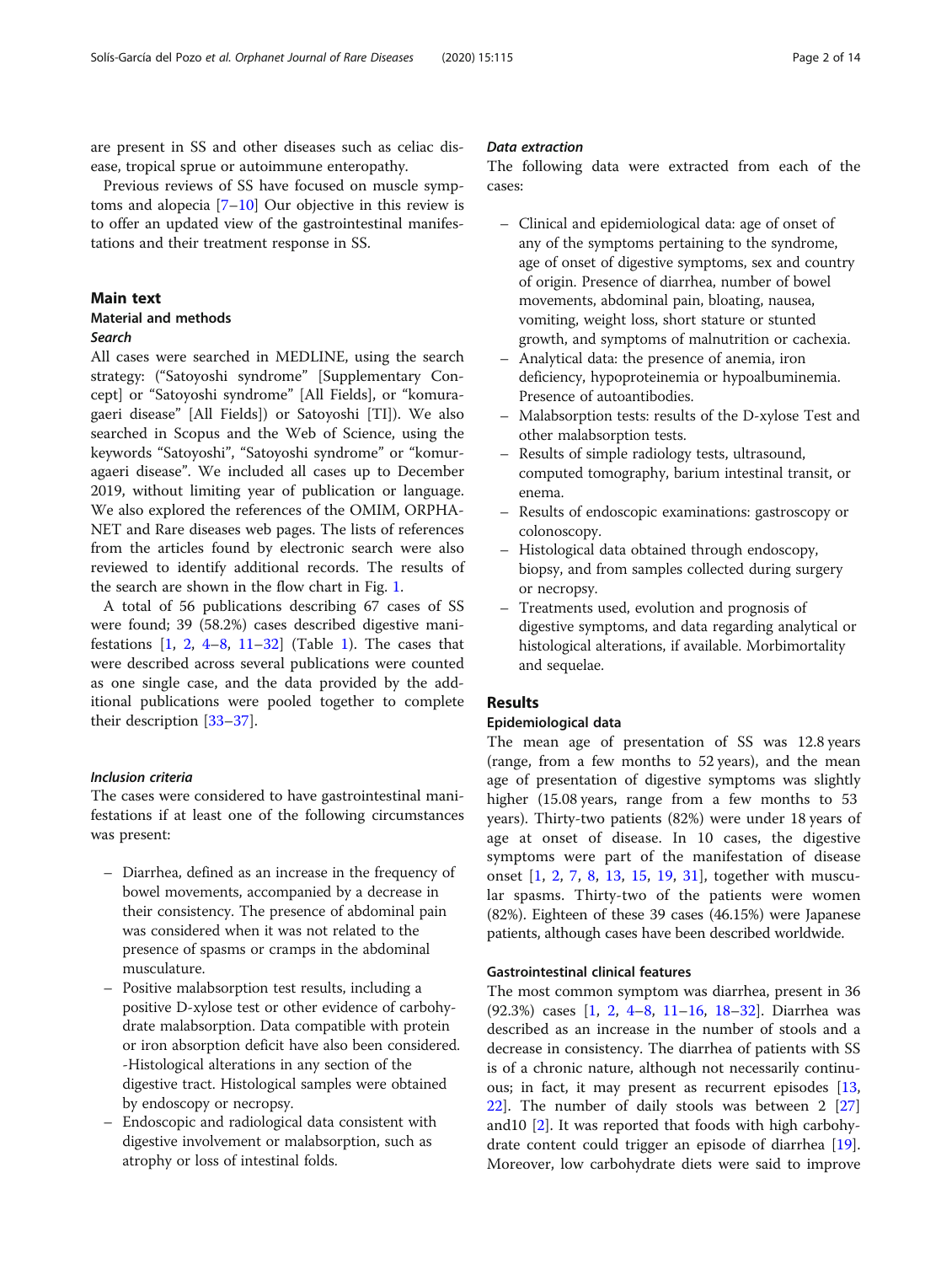<span id="page-2-0"></span>

diarrhea [[2\]](#page-12-0). Mild steatorrhea was also reported in one case [\[28\]](#page-12-0). There were no reports of blood, mucus or pus in the stool.

Other digestive symptoms associated with diarrhea were recurrent abdominal pain (6 cases) [[2,](#page-12-0) [5,](#page-12-0) [7](#page-12-0), [14](#page-12-0), [20](#page-12-0), [21](#page-12-0)], nausea (2 cases) [[5](#page-12-0), [20](#page-12-0)] and vomiting (2 cases) [[15](#page-12-0), [22](#page-12-0)]. Weight loss was reported in 9 patients [\[1](#page-12-0), [4,](#page-12-0) [5,](#page-12-0) [11](#page-12-0), [16,](#page-12-0) [22](#page-12-0)], and short stature or growth retardation in children were reported in 16 cases [\[1](#page-12-0), [2,](#page-12-0) [6,](#page-12-0) [11](#page-12-0), [14,](#page-12-0) [17](#page-12-0)–[19,](#page-12-0) [23,](#page-12-0) [26](#page-12-0), [27,](#page-12-0) [29](#page-12-0)]. Severe diarrhea with cachexia and dehydration could have led to the deaths of 3 patients [[1](#page-12-0), [4\]](#page-12-0).

# Laboratory analyses

In 26 patients, results of laboratory analyses were provided, such as hemograms or basic biochemistry

data [[1,](#page-12-0) [2,](#page-12-0) [4](#page-12-0)–[6](#page-12-0), [8,](#page-12-0) [11,](#page-12-0) [13](#page-12-0)–[17](#page-12-0), [19](#page-12-0)–[21,](#page-12-0) [23](#page-12-0)–[30\]](#page-12-0). Thirteen patients reported anemia [\[1](#page-12-0), [4](#page-12-0)–[6](#page-12-0), [11](#page-12-0), [19,](#page-12-0) [23,](#page-12-0) [26,](#page-12-0) [28](#page-12-0)– [30\]](#page-12-0), which was usually microcytic, but hemoglobin levels were only reported in seven patients, and ranged between [8](#page-12-0).5 and 12.1 mg/dl  $[4-6, 8, 26, 28,$  $[4-6, 8, 26, 28,$  $[4-6, 8, 26, 28,$  $[4-6, 8, 26, 28,$  $[4-6, 8, 26, 28,$  $[4-6, 8, 26, 28,$  $[4-6, 8, 26, 28,$  $[4-6, 8, 26, 28,$ [30\]](#page-12-0). In 6 out of 10 cases, there was an explicit mention of iron deficiency [\[5](#page-12-0), [6](#page-12-0), [11,](#page-12-0) [14,](#page-12-0) [19,](#page-12-0) [30\]](#page-12-0). In 7 [\[1](#page-12-0), [4,](#page-12-0) [6,](#page-12-0) [8,](#page-12-0) [23](#page-12-0), [24](#page-12-0), [29](#page-12-0)] out of 11 patients [[1,](#page-12-0) [4,](#page-12-0) [6,](#page-12-0) [8,](#page-12-0) [14](#page-12-0), [15,](#page-12-0) [23](#page-12-0), [24,](#page-12-0) [27](#page-12-0), [29,](#page-12-0) [30](#page-12-0)], hypoproteinemia was described, and in only one  $[8]$  $[8]$  of 4 patients  $[8, 13, 15,$  $[8, 13, 15,$  $[8, 13, 15,$  $[8, 13, 15,$  $[8, 13, 15,$  $[8, 13, 15,$ [27\]](#page-12-0), hypoalbuminemia was present. Total cholesterol was reported in 11 cases, and its level ranged between 98 mg/dL and 169 mg/dL [\[1](#page-12-0), [4](#page-12-0)–[6](#page-12-0), [24,](#page-12-0) [25,](#page-12-0) [27,](#page-12-0) [28](#page-12-0), [30](#page-12-0)]. In 6 patients, total triglycerides were reported [[5,](#page-12-0) [6](#page-12-0), [8,](#page-12-0) [25](#page-12-0), [27](#page-12-0), [28\]](#page-12-0), which ranged between 54 and 115 mg/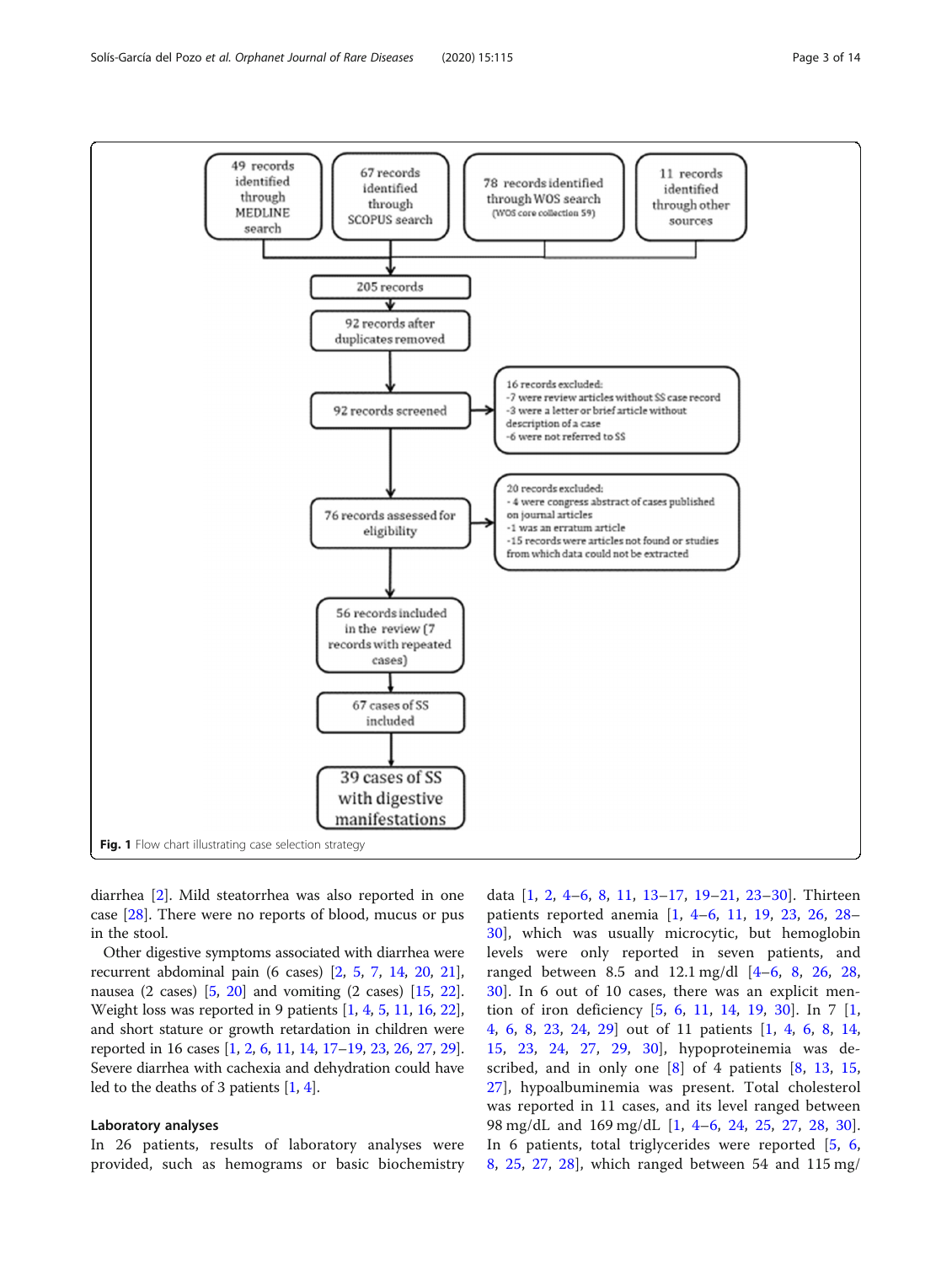<span id="page-3-0"></span>

|                          | Table 1 Clinical characteristics, treatment and outcome in 39 patients with SS and digestive manifestations |                                                               |        |                                             |                                                                                    |                                              |                                                                                                                                 |                                                                                               |                                                                            |
|--------------------------|-------------------------------------------------------------------------------------------------------------|---------------------------------------------------------------|--------|---------------------------------------------|------------------------------------------------------------------------------------|----------------------------------------------|---------------------------------------------------------------------------------------------------------------------------------|-----------------------------------------------------------------------------------------------|----------------------------------------------------------------------------|
|                          | Author (year) [ref]                                                                                         | manifestations)<br>(age of onset<br>digestive<br>Age of onset | Sex    | Malabsorption<br>tests                      | Autoantibodies                                                                     | Endoscopy                                    | Histology                                                                                                                       | Treatment                                                                                     | Outcome                                                                    |
| $\overline{\phantom{0}}$ | Bledsoe   (2019) [32]                                                                                       | $\equiv$                                                      | Female | $\widetilde{\Xi}$                           | $\widetilde{\Xi}$                                                                  | $\widetilde{\Xi}$                            | $\widetilde{\Xi}$                                                                                                               | tacrolimus. Botulinum<br>methotrexate, and<br>plasmapheresis,<br>Steroids, IVIG,<br>toxin.    | $\widetilde{\Xi}$                                                          |
| $\mathbf{\Omega}$        | Al Dallal R (2019) [31]                                                                                     | 12(12)                                                        | Female | $\widetilde{\Xi}$                           | $\widetilde{\Xi}$                                                                  | $\widetilde{\Xi}$                            | $\widetilde{\Xi}$                                                                                                               | corticosteroid therapy.<br><b>NG</b> and systemic<br>carbamazepine,<br>Rituximab,<br>imodium. | $\widetilde{\Xi}$                                                          |
| w                        | Solera J (2017) [11]                                                                                        | 10(12)                                                        | Female | malabsorption/<br>Carbohydrate<br>D-xylose. | Anti-ACh receptor.<br>Anti-GAD                                                     | $\widetilde{\Xi}$                            | $\widetilde{\Xi}$                                                                                                               | Carbamazepine and<br>gabapentin, IVIG,<br>methotrexate.<br>prednisone,                        | Resolution of diarrhea with<br>methotrexate and<br>corticosteroids.        |
| 4                        | Li J (2017) [12]                                                                                            | $\overline{6}$                                                | Female | $\widetilde{\Xi}$                           | $\widetilde{\Xi}$                                                                  | $\widetilde{\Xi}$                            | $\widetilde{\Xi}$                                                                                                               | carbamazepine.<br>Prednisone,                                                                 | Improvement of diarrhea.                                                   |
| m                        | Aghoram R (2016)<br>[13]                                                                                    | 28 (30)                                                       | Male   | $\widetilde{\Xi}$                           | Anti-ACh receptor.<br>neuronal antigens<br>Reactivity to<br>unknown                | revealed inflamed<br>Sigmoidoscopy<br>colon. | Collagenous<br>colitis.                                                                                                         | mycophenolate mofetil,<br>phenytoin, IVIG,<br>plasmapheresis.<br>Steroids and                 | Improvement of diarrhea.                                                   |
| o                        | Rudnicka L (2014) [7]                                                                                       | 36 (37)                                                       | Female | $\widetilde{\Xi}$                           | ANA (1/640), anti-<br>bodies, trace of<br>histone anti-<br>La/SSB, anti-<br>dsDNA. | $\widetilde{\Xi}$                            | $\widetilde{\Xi}$                                                                                                               | Triamcinolone and<br>phenytoin.                                                               | $\widetilde{\Xi}$                                                          |
| N                        |                                                                                                             | $4(4)$                                                        | Female | $\widetilde{\Xi}$                           | ANA (1/160)                                                                        | $\widetilde{\Xi}$                            | $\widetilde{\Xi}$                                                                                                               | cyclosporine.<br>Prednisone,                                                                  | $\widetilde{\Xi}$                                                          |
| $\infty$                 |                                                                                                             | $\left(1\right)$                                              | Female | $\widetilde{\Xi}$                           | $\frac{\alpha}{2}$                                                                 | $\widetilde{\Xi}$                            | $\widetilde{\Xi}$                                                                                                               | Prednisone, ciclosporin.                                                                      | $\frac{\alpha}{2}$                                                         |
| ō                        | Merino de Paz N<br>(2014) [14]                                                                              | $4(4)$                                                        | Female | $\widetilde{\Xi}$                           | Anti-gliadin                                                                       | $\widetilde{\Xi}$                            | $\widetilde{\Xi}$                                                                                                               | otilonium bromide.<br>Carbamazepine,                                                          | Disappearance of diarrhea.                                                 |
| $\overline{c}$           | Rosales RL (2013) [15]                                                                                      | $\circ$                                                       | Female | $\widetilde{\Xi}$                           | $\widetilde{\Xi}$                                                                  |                                              |                                                                                                                                 |                                                                                               | Esophagogastroduodenoscopy<br>and colonoscopy. Flattened<br>mucosal folds. |
|                          | $\widetilde{\Xi}$                                                                                           | dantrolene,<br>ЙG,                                            |        |                                             |                                                                                    | methylprednisolone.                          | continued with<br>corticosteroids<br>evolution after<br>The digestive<br>After IVIG he<br>loose stools.<br>reported.<br>was not |                                                                                               |                                                                            |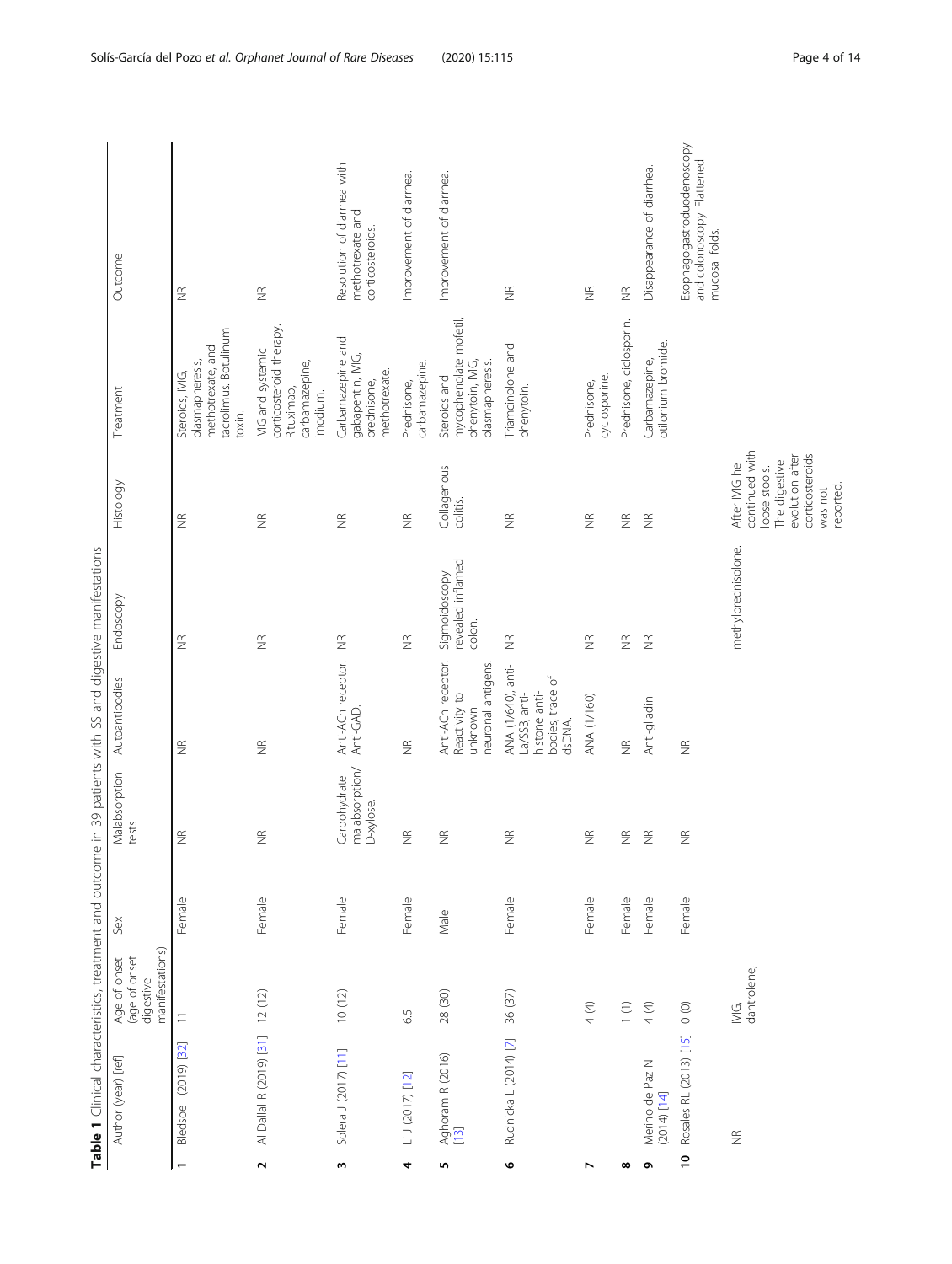| Table 1 Clinical characteristics, treatment and outcome                                                                  |                                                               |        |                        |                                                                                                                                                   | in 39 patients with SS and digestive manifestations (Continued)                                                                                                                                                                                                                                                              |                                                                                                                                                                              |                                                                                                            |                                                                              |
|--------------------------------------------------------------------------------------------------------------------------|---------------------------------------------------------------|--------|------------------------|---------------------------------------------------------------------------------------------------------------------------------------------------|------------------------------------------------------------------------------------------------------------------------------------------------------------------------------------------------------------------------------------------------------------------------------------------------------------------------------|------------------------------------------------------------------------------------------------------------------------------------------------------------------------------|------------------------------------------------------------------------------------------------------------|------------------------------------------------------------------------------|
| Author (year) [ref]                                                                                                      | manifestations)<br>(age of onset<br>Age of onset<br>digestive | Sex    | Malabsorption<br>tests | Autoantibodies                                                                                                                                    | Endoscopy                                                                                                                                                                                                                                                                                                                    | Histology                                                                                                                                                                    | Treatment                                                                                                  | Outcome                                                                      |
| Ishii K (2010) [16]<br>Ξ                                                                                                 | 13(13)                                                        | Male   | $\widetilde{\Xi}$      | Anti-ACh receptor                                                                                                                                 | documented no<br>Colonoscopy<br>abnormality.                                                                                                                                                                                                                                                                                 | Lymphocytic<br>colitis.                                                                                                                                                      | Steroid and dantrolene.                                                                                    | Control of all his symptoms to<br>achieve complete remission<br>for 3 years. |
| Castiglioni C (2009)<br>$\overline{\mathbf{C}}$<br>$\overline{5}$                                                        | $(01)$ 6                                                      | Female | D-xylose<br>positive.  | antibody negative.<br>Anti-endomysial                                                                                                             | leucoplakias were<br>duodenum and a<br>Upper digestive<br>observed in the<br>pronounced<br>endoscopy:<br>vasculature.                                                                                                                                                                                                        | increase of the<br>Moderate                                                                                                                                                  | infiltrates of the lamina<br>propria with granular<br>lymphoplasmacytic<br>neutrophils and<br>eosinophils. | simple carbohydrates from the<br>Prednisone. Restriction of<br>diet.         |
| restriction of simple<br>disappearance after<br>corticosteroids and<br>Improvement of<br>carbohydrates.<br>diarrhea with |                                                               |        |                        |                                                                                                                                                   |                                                                                                                                                                                                                                                                                                                              |                                                                                                                                                                              |                                                                                                            |                                                                              |
| Asherson RA (2008)<br>$\overline{5}$<br>$\overline{1}$                                                                   | 52 (53-54)                                                    | Female | $\frac{\alpha}{2}$     | anti-thyroglobulin<br>negative. ANA (1/<br>microsomal and<br>Anti-endomysial<br>antibodies both<br>and anti-gluten<br>1280). Anti-<br>antibodies. | study with infiltration<br>abnormalities were<br>underwent foregut<br>endoscopy, but no<br>upper endoscopic<br>of the duodenum.<br>detected. Later,<br>and hindgut<br>The patient<br>significant                                                                                                                             | infiltrated area<br>Biopsy of the<br>eosinophilic<br>compatible<br>enteritis.<br>with                                                                                        | Steroids, IVIG, diazepam,<br>cyclophosphamide,<br>azathioprine.                                            | $\frac{\alpha}{2}$                                                           |
| 14 Matsuura E (2007) [6]                                                                                                 | 8 (15)                                                        | Female | D-xylose<br>positive.  | num tissue lysates.<br>spinal cord, stom-<br>em blot for brain,<br>position on west-<br>ach and duode-<br>Band of 90-kDa                          | Small white granules<br>gastrointestinal tract:<br>were observed from<br>-speculated to be a<br>mainly in the body.<br>multiple ulcer scars<br>second portion of<br>type of secretion-<br>almost the entire<br>the duodenum.<br>were observed,<br>the first to the<br>mucosa of the<br>stomach was<br>atrophic, and<br>Upper | Histopathology<br>nfiltration with<br>portion of the<br>pylori was not<br>nflammatory<br>Helicobacter<br>duodenum<br>of the first<br>showed<br>mucosal<br>present.<br>cells. | $\widetilde{\Xi}$                                                                                          | $\frac{\alpha}{2}$                                                           |
| Heger S (2006) [17]<br>$\frac{15}{2}$                                                                                    | $\supseteq$                                                   | Female | D-xylose<br>positive.  | ANA (1/640)                                                                                                                                       | stomach, duodenum<br>Endoscopy of the<br>oesophagus,                                                                                                                                                                                                                                                                         | $\widetilde{\Xi}$                                                                                                                                                            | Carbamazepine, IVIG,<br>corticosteroids,<br>methotrexate.                                                  | treatment with methotrexate.<br>Diarrhea improved after                      |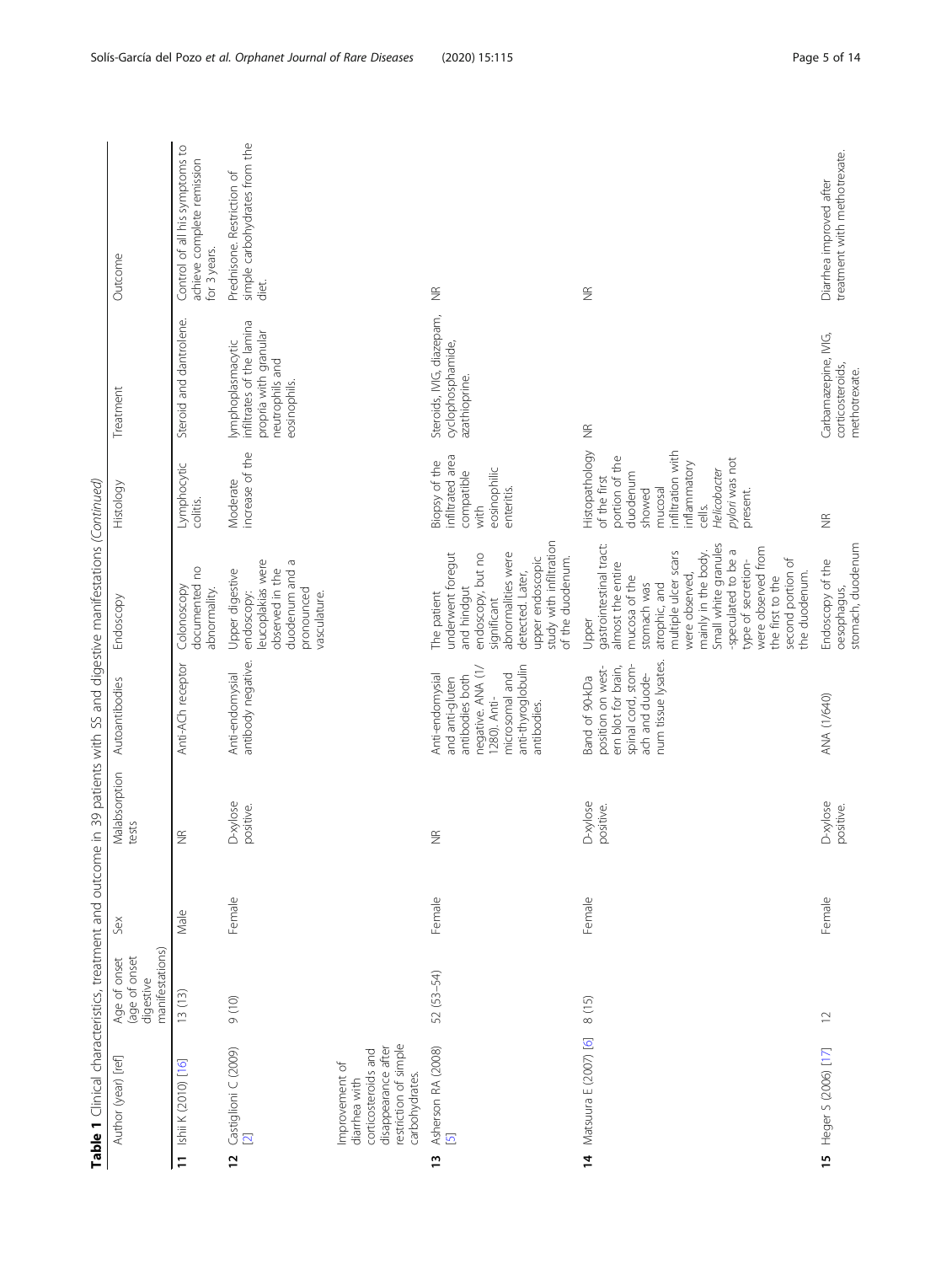| Table 1 Clinical characteristics, treatment and outcome in 39 patients with SS and digestive manifestations (Continued) |                                                               |        |                                                                                                                                                                    |                    |                                                                                                                                                                                                                                                                                                                                                                                                                                                                                                                                              |                                                                                                                                                                                                                                                           |                                                                                                       |                                              |
|-------------------------------------------------------------------------------------------------------------------------|---------------------------------------------------------------|--------|--------------------------------------------------------------------------------------------------------------------------------------------------------------------|--------------------|----------------------------------------------------------------------------------------------------------------------------------------------------------------------------------------------------------------------------------------------------------------------------------------------------------------------------------------------------------------------------------------------------------------------------------------------------------------------------------------------------------------------------------------------|-----------------------------------------------------------------------------------------------------------------------------------------------------------------------------------------------------------------------------------------------------------|-------------------------------------------------------------------------------------------------------|----------------------------------------------|
| Author (year) [ref]                                                                                                     | manifestations)<br>(age of onset<br>Age of onset<br>digestive | Sex    | Malabsorption<br>tests                                                                                                                                             | Autoantibodies     | Endoscopy                                                                                                                                                                                                                                                                                                                                                                                                                                                                                                                                    | Histology                                                                                                                                                                                                                                                 | Treatment                                                                                             | Outcome                                      |
|                                                                                                                         |                                                               |        |                                                                                                                                                                    |                    | and ileo-colon with<br>small duodenal<br>ulcerations.                                                                                                                                                                                                                                                                                                                                                                                                                                                                                        |                                                                                                                                                                                                                                                           |                                                                                                       |                                              |
| Nagahama T (2006)<br>$\overline{A}$<br>$\frac{1}{2}$                                                                    | 17(21)                                                        | Female | revealed a flat<br>tolerance test<br>positive. Fecal<br>a1 antitripsina<br>positive. Oral<br>clearance of<br>with 75 g<br>D-xylose<br>glucose<br>glucose<br>curve. | ANA                | colonoscopy revealed<br>duodenum were lost,<br>mucosa also showed<br>Upper-GI endoscopy<br>and the body of the<br>granular appearance<br>stomach. Kerckring's<br>submucosal tumors,<br>involving the cardia<br>protrusions, akin to<br>with white spots; a<br>numerous nodular<br>descending colon,<br>only an occasional<br>revealed a normal<br>protrusions. Total<br>and the sigmoid<br>and the mucosa<br>ulcer scar in the<br>esophagus and<br>small polypoid<br>showed a fine<br>portion of the<br>folds in the<br>cecum, the<br>colon. | Histopatology<br>and the large<br>findings were<br>any definitive<br>Autopsy data<br>characteristic.<br>stomach, the<br>intestine did<br>because the<br>not provide<br>duodenum,<br>specimens<br>diagnosis,<br>of biopsy<br>from the<br>available.<br>not | hyperalimentation.<br>Total intravenous                                                               | Death                                        |
| Ezgu FS (2005) [18]<br>Þ                                                                                                | 11(11)                                                        | Female | $\frac{\alpha}{2}$                                                                                                                                                 | $\widetilde{\Xi}$  | $\widetilde{\Xi}$                                                                                                                                                                                                                                                                                                                                                                                                                                                                                                                            | $\widetilde{\Xi}$                                                                                                                                                                                                                                         | Prednisolone                                                                                          | After three months, diarrhea<br>disappeared. |
| Ashalatha R (2004)<br>$\begin{bmatrix} 1 & 0 \\ 0 & 1 \end{bmatrix}$<br>$\frac{8}{2}$                                   | 10 (10)                                                       | Female | $\frac{\alpha}{2}$                                                                                                                                                 | $\widetilde{\Xi}$  | endoscopy: normal<br>gastrointestinal<br>Upper                                                                                                                                                                                                                                                                                                                                                                                                                                                                                               | Biopsy normal.                                                                                                                                                                                                                                            | prednisolone (previously<br>tetrabenazine, baclofen,<br>and diazepam)<br>Phenytoin and<br>clonazepam, | $\widetilde{\Xi}$                            |
| 19 Cecchin CR (2003)<br>[20]                                                                                            | $\sim$                                                        | Female | D-xylose<br>normal.                                                                                                                                                | $\frac{\alpha}{2}$ | endoscopy showed a<br>gastrointestinal<br>2-cm duodenal<br>erosion.<br>Upper                                                                                                                                                                                                                                                                                                                                                                                                                                                                 | duodenal ulcer,<br>qastritis and<br>respectively.<br>Gastric and<br>duodenal<br>biopsies<br>showed<br>chronic                                                                                                                                             | Prednisone and<br>amitriptyline.                                                                      | Asymptomatic (diarrhea was<br>not named).    |
| 20 Ovama M (1999) [21]                                                                                                  | 4 (13)                                                        | Female | $\frac{\alpha}{\beta}$                                                                                                                                             | ANA (1/640)        | They only stated that                                                                                                                                                                                                                                                                                                                                                                                                                                                                                                                        | $\frac{\alpha}{\alpha}$                                                                                                                                                                                                                                   | Antispasmodic and                                                                                     | Antispasmodic and antipyretic                |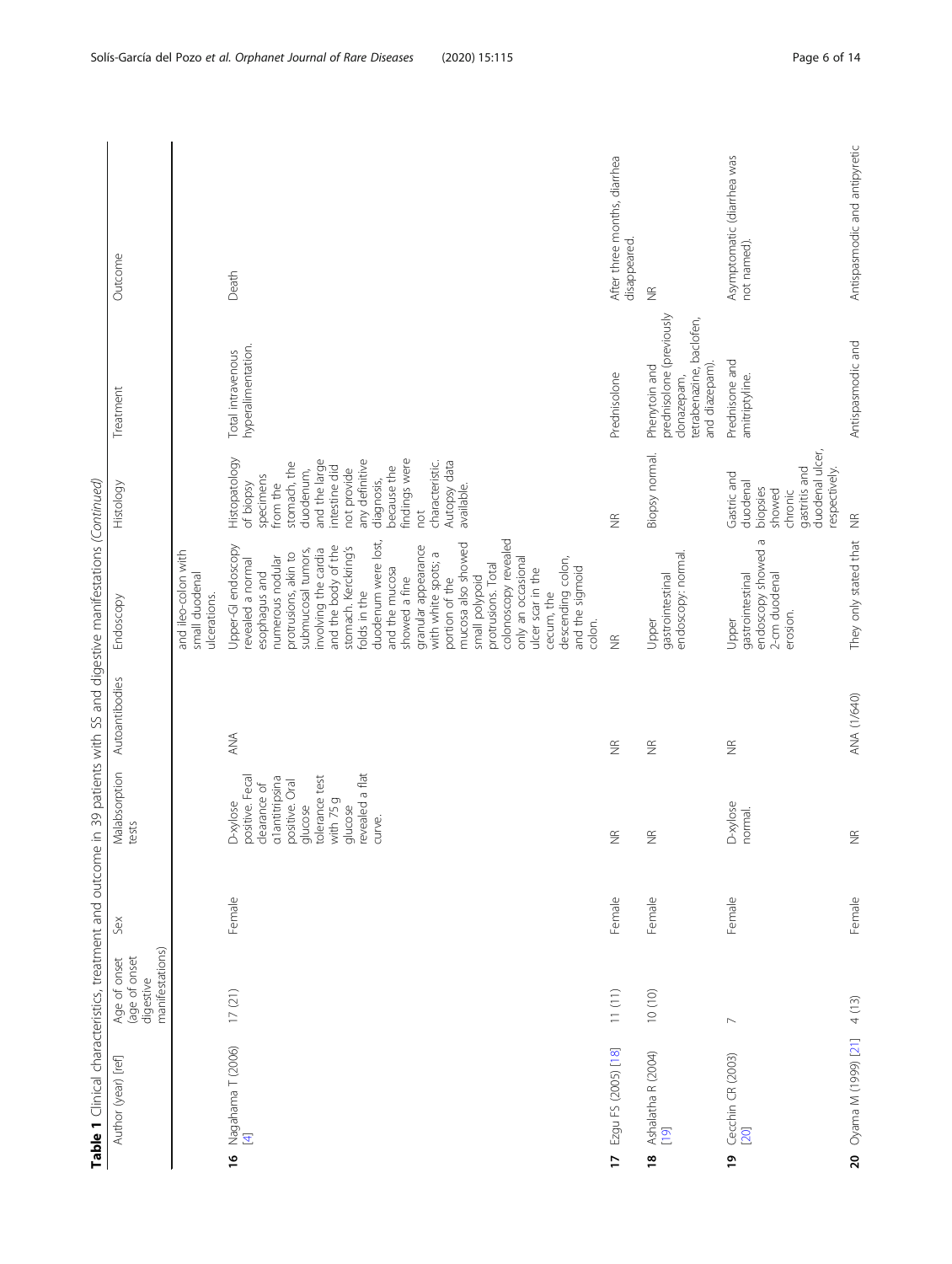| Author (year) [ref]                   | manifestations)<br>(age of onset<br>Age of onset<br>digestive | Sex    | Malabsorption<br>tests                                                   | Autoantibodies                                                   | Table 1 Clinical characteristics, treatment and outcome in 39 patients with SS and digestive manifestations (Continued)<br>Endoscopy                                           | Histology          | Treatment                                                                 | Outcome                                                                                                        |
|---------------------------------------|---------------------------------------------------------------|--------|--------------------------------------------------------------------------|------------------------------------------------------------------|--------------------------------------------------------------------------------------------------------------------------------------------------------------------------------|--------------------|---------------------------------------------------------------------------|----------------------------------------------------------------------------------------------------------------|
|                                       |                                                               |        |                                                                          |                                                                  | gastrointestinal tract<br>examination was<br>normal, with no<br>inflammatory<br>(endoscopy?).<br>findings                                                                      |                    | antipyretic drugs at first.<br>Prednisolone.                              | drugs caused only a decrease<br>diarrhea. Not reported after<br>in the muscle spasms and<br>starting steroids. |
| 21 Ikeda K (1998) [8]                 | 30 (30)                                                       | Female | $\frac{\alpha}{2}$                                                       | microsomal and<br>ANA (x40) anti-<br>anti-thyroid<br>antibodies. | $\widetilde{\Xi}$                                                                                                                                                              | $\widetilde{\Xi}$  | Dantrolene and<br>prednisolone.                                           | $\widetilde{\Xi}$                                                                                              |
| Merello M (1994) [22]<br>22           | 36                                                            | Male   | $\widetilde{\Xi}$                                                        | $\widetilde{\Xi}$                                                | $\widetilde{\Xi}$                                                                                                                                                              | $\widetilde{\Xi}$  | Dantrolene. Phenytoin<br>and carbamazepine,<br>botulinum toxin.           | $\widetilde{\Xi}$                                                                                              |
| Ikegawa S (1993) [23]<br>23           | 4(14)                                                         | Female | $\widetilde{\Xi}$                                                        | $\widetilde{\Xi}$                                                | $\widetilde{\Xi}$                                                                                                                                                              | $\widetilde{\Xi}$  | Dantrolene                                                                | $\widetilde{\Xi}$                                                                                              |
| Kuru S (1992) [24]<br>$\overline{24}$ | 12(12)                                                        | Male   | $D-xy\$ ose<br>normal                                                    | $\widetilde{\Xi}$                                                | $\widetilde{\Xi}$                                                                                                                                                              | $\widetilde{\Xi}$  | Several muscle relaxants.<br>Corticosteroids.                             | $\widetilde{\Xi}$                                                                                              |
| Yamagata T (1991)<br>[25]<br>25       | $\widetilde{\Box}$                                            | Female | carbohydrate<br>alteration in<br>absorption.<br>Slight                   | ANA                                                              | $\widetilde{\Xi}$                                                                                                                                                              | $\widetilde{\Xi}$  | Glucocorticoids                                                           | Free of symptoms at 6 months,<br>but no other reference.                                                       |
| 26 De-Xin W (1985) [26]               | 13 (13.5)                                                     | Female | tolerance test<br>Oral glucose<br>relatively flat<br>showed a<br>curve.  | $\frac{\alpha}{2}$                                               | $\widetilde{\Xi}$                                                                                                                                                              | $\widetilde{\Xi}$  | phenobarbital, quinine<br>Carbamazepine,<br>chlorpromazine<br>sulfate and | $\widetilde{\Xi}$                                                                                              |
| 27                                    | Ò                                                             | Female | tolerance test<br>showed a flat<br>Oral glucose<br>curve.                | $\frac{\alpha}{2}$                                               | with mucosal atrophy<br>seen on the mucosal<br>fungoid lesion of 0.3<br>of the stomach and<br>mm diameter was<br>Fibrogastroscopy<br>surface of the<br>duodenum. A<br>stomach. | $\widetilde{\Xi}$  | Chinese traditional<br>Neostigmine and<br>medicine.                       | $\widetilde{\Xi}$                                                                                              |
| Averianov IN (1984)<br>$[27]$<br>28   | 10(11)                                                        | Female | D-xylose<br>positive.                                                    | $\frac{\alpha}{2}$                                               | Colonoscopy: normal.                                                                                                                                                           | $\frac{\alpha}{2}$ | Thioridazine, haloperidol,<br>acetazolamide.<br>phenytoin,                | $\frac{\alpha}{2}$                                                                                             |
| Satoh A (1983) [28]<br>29             | 19(21)                                                        | Female | tolerance test<br>showed a flat<br>positive. Oral<br>D-xylosa<br>glucose | Anti-ACh receptor<br>antibody.                                   | $\frac{\alpha}{2}$                                                                                                                                                             | $\widetilde{\Xi}$  | Dantrolene                                                                | $\widetilde{\Xi}$                                                                                              |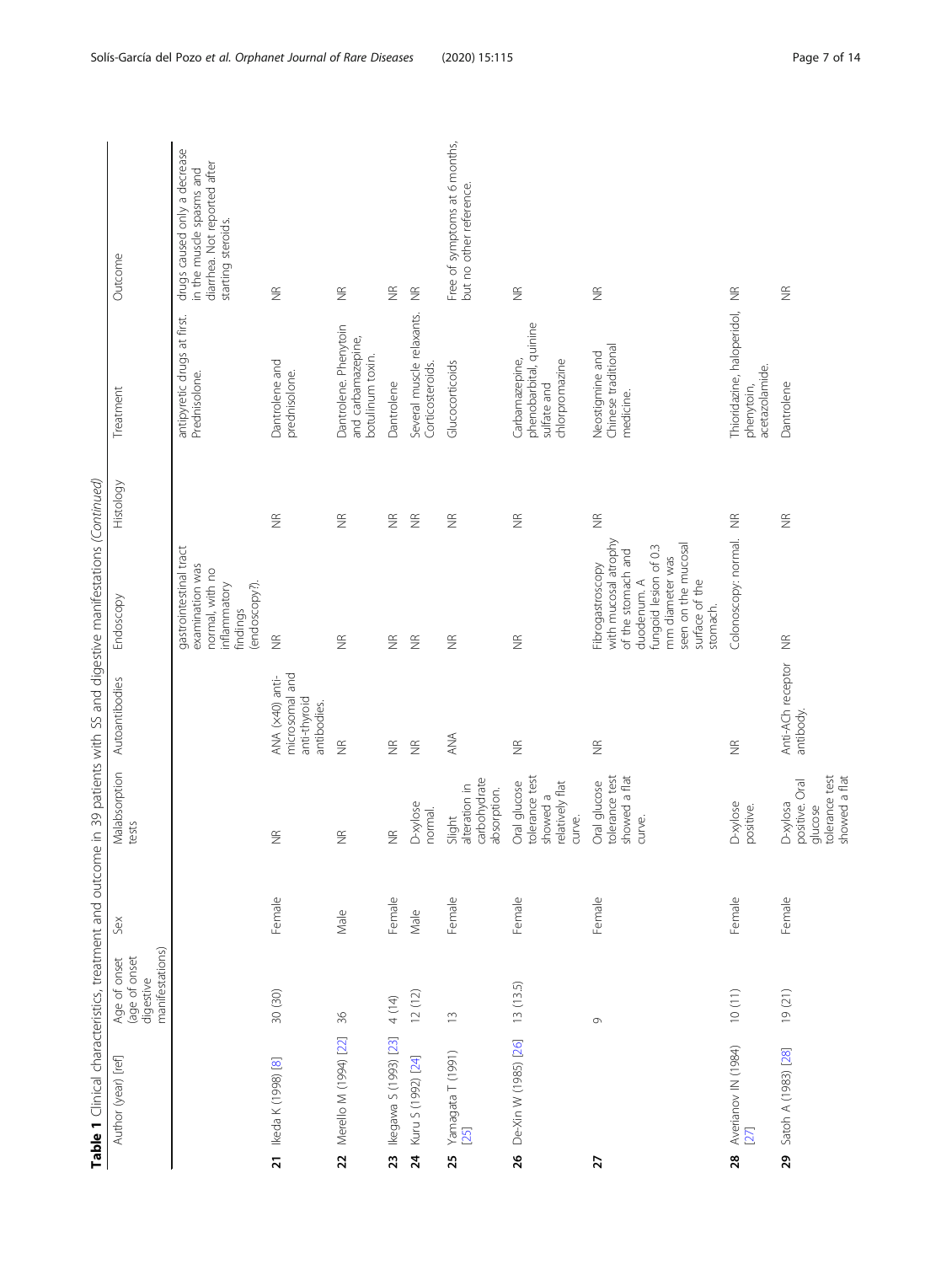| Author (year) [ref]      |                        | manifestations)<br>(age of onset<br>Age of onset<br>digestive | Sex                    | Malabsorption<br>tests                                                                                                       | Autoantibodies     | Endoscopy                                                                                                                                                        | Histology                                                                                         | Treatment                                   | Outcome                                                                           |
|--------------------------|------------------------|---------------------------------------------------------------|------------------------|------------------------------------------------------------------------------------------------------------------------------|--------------------|------------------------------------------------------------------------------------------------------------------------------------------------------------------|---------------------------------------------------------------------------------------------------|---------------------------------------------|-----------------------------------------------------------------------------------|
|                          |                        |                                                               |                        | curve.                                                                                                                       |                    |                                                                                                                                                                  |                                                                                                   |                                             |                                                                                   |
| 30 Itahara K (1976) [29] |                        | 7(8)                                                          | Female                 | showed a flat<br>tolerance test<br>Oral glucose<br>curve.                                                                    | $\widetilde{\Xi}$  | pave with stone" and<br>partially "small polyp-<br>Gastroscopy: "Mosaic<br>like" edematous mu-<br>cosa at corpus ven-<br>triculi, pars pylorica<br>and duodenum. | cells in mucosa<br>Normal and/or<br>atrophic chief<br>edematous<br>submucosa<br>tissue or<br>with | lymphangiectasia.                           | $\frac{\alpha}{2}$                                                                |
| $\frac{\alpha}{2}$       |                        | $\frac{1}{2}$                                                 | Inoue K (1976)<br>[30] | <b>NR (21)</b>                                                                                                               | Female             | showed a flat curve.<br>tolerance test<br>Oral glucose                                                                                                           | $\widetilde{\Xi}$                                                                                 | spots in the jejunum.<br>Disseminated white | after administration of olive oil<br>Fat droplets in epithelial cells<br>by tube. |
| $\widetilde{\Xi}$        |                        | $\widetilde{\Xi}$                                             |                        |                                                                                                                              |                    |                                                                                                                                                                  |                                                                                                   |                                             |                                                                                   |
| $\overline{32}$          | Satoyoshi E (1975) [1] | (01)6                                                         | Female                 | of I-triolein. AI-<br>fecal excretion<br>tered oral glu-<br>positive. High<br>cose test.<br>$D-xy$ losa                      | $\widetilde{\Xi}$  | $\frac{\alpha}{2}$                                                                                                                                               | Gastroenteritis<br>Autopsy data<br>polyposa<br>available.<br>cystica                              | $\widetilde{\Xi}$                           | Death                                                                             |
| 33                       |                        | (6)                                                           | Male                   | D-xylosa<br>positive.                                                                                                        | $\widetilde{\Xi}$  | $\widetilde{\Xi}$                                                                                                                                                | $\frac{\alpha}{2}$                                                                                | $\widetilde{\Xi}$                           | $\frac{\alpha}{2}$                                                                |
| 24                       |                        | $14$ $\overline{?}$                                           | Female                 | fecal excretion<br>positive. High<br>tolerance test<br>showed a flat<br>Oral glucose<br>of I-triolein.<br>D-xylosa<br>curve. | $\widetilde{\Xi}$  | $\widetilde{\Xi}$                                                                                                                                                | Gastroenteritis<br>Autopsy data<br>polyposa<br>available.<br>cystica                              | $\frac{\alpha}{2}$                          | Death                                                                             |
| 35                       |                        | 12(16)                                                        | Female                 | $\frac{\alpha}{2}$                                                                                                           | $\widetilde{\Xi}$  | $\widetilde{\Xi}$                                                                                                                                                | $\widetilde{\Xi}$                                                                                 | $\widetilde{\Xi}$                           | $\widetilde{\Xi}$                                                                 |
| 36                       |                        | 7 (16)                                                        | Male                   | $\widetilde{\Xi}$                                                                                                            | $\widetilde{\Xi}$  | $\widetilde{\Xi}$                                                                                                                                                | $\widetilde{\Xi}$                                                                                 | $\widetilde{\Xi}$                           | $\widetilde{\Xi}$                                                                 |
| $\overline{37}$          |                        | 7(10)                                                         | Female                 | $\frac{\alpha}{2}$                                                                                                           | $\frac{\alpha}{2}$ | $\widetilde{\Xi}$                                                                                                                                                | $\widetilde{\Xi}$                                                                                 | $\widetilde{\Xi}$                           | Two years later, frequent<br>defecation unchanged.                                |
| $\frac{8}{3}$            |                        | (6)                                                           | Male                   | not performed<br>was suspected<br>Malabsorption<br>but test were                                                             | $\frac{\alpha}{2}$ | $\widetilde{\Xi}$                                                                                                                                                | $\widetilde{\Xi}$                                                                                 | $\frac{\alpha}{2}$                          | Suicide at age 19.                                                                |
| 39                       |                        | 10 (30)                                                       | Female                 | $\widetilde{\Xi}$                                                                                                            | $\frac{\alpha}{2}$ | $\widetilde{\Xi}$                                                                                                                                                | $\frac{\alpha}{2}$                                                                                | $\frac{\alpha}{2}$                          | $\widetilde{\Xi}$                                                                 |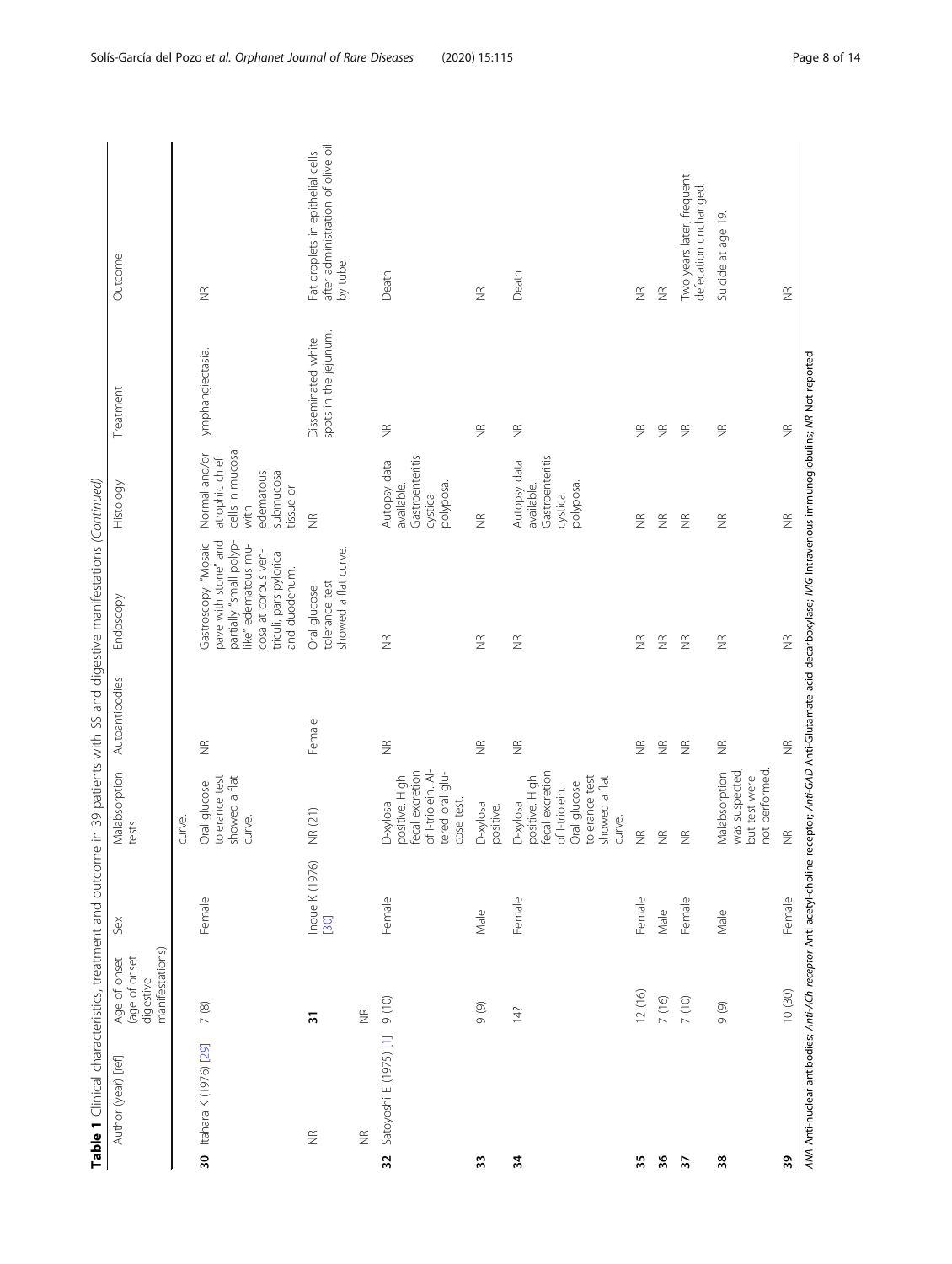dL. Transaminase levels were normal in all 14 patients for whom they were reported  $[1, 2, 4, 5, 13, 17,$  $[1, 2, 4, 5, 13, 17,$  $[1, 2, 4, 5, 13, 17,$  $[1, 2, 4, 5, 13, 17,$  $[1, 2, 4, 5, 13, 17,$  $[1, 2, 4, 5, 13, 17,$  $[1, 2, 4, 5, 13, 17,$  $[1, 2, 4, 5, 13, 17,$  $[1, 2, 4, 5, 13, 17,$  $[1, 2, 4, 5, 13, 17,$  $[1, 2, 4, 5, 13, 17,$  $[1, 2, 4, 5, 13, 17,$ [20,](#page-12-0) [24](#page-12-0)–[28,](#page-12-0) [30](#page-12-0)].

Only one case presented fecal occult blood [\[24](#page-12-0)]. In another case, there was no increase in eosinophils or presence of eggs or parasites in feces in the only case in which these parameters were assessed [\[16](#page-12-0)].

Carbohydrate malabsorption was assessed by oral glucose tolerance in the first cases published, being progressively replaced in more recent studies by the more accurate D-xylose test. The D-xylose test detected carbohydrate malabsorption in ten out of twelve cases [\[1](#page-12-0), [2](#page-12-0), [4](#page-12-0), [6,](#page-12-0) [11,](#page-12-0) [17,](#page-12-0) [27,](#page-12-0) [28](#page-12-0)]. In one case with a positive D-xylose test, diarrhea was not reported [\[17](#page-12-0)]. Two cases of diarrhea with a negative D-xylose test were also reported [[20,](#page-12-0) [24](#page-12-0)]. In 13 patients, an oral glucose tolerance test with 50 to 100 g of glucose was performed  $[1, 4, 8, 17,$  $[1, 4, 8, 17,$  $[1, 4, 8, 17,$  $[1, 4, 8, 17,$  $[1, 4, 8, 17,$  $[1, 4, 8, 17,$  $[1, 4, 8, 17,$  $[1, 4, 8, 17,$ [19,](#page-12-0) [24](#page-12-0), [26,](#page-12-0) [28](#page-12-0)–[30](#page-12-0)]. One patient was unable to complete the test due to intolerance  $[19]$  $[19]$  $[19]$ . The glucose curve showed a flattened morphology in 9 of the remaining 12 cases, as a manifestation of carbohydrate malabsorption  $[1, 4, 26, 28-30]$  $[1, 4, 26, 28-30]$  $[1, 4, 26, 28-30]$  $[1, 4, 26, 28-30]$  $[1, 4, 26, 28-30]$  $[1, 4, 26, 28-30]$  $[1, 4, 26, 28-30]$  $[1, 4, 26, 28-30]$  $[1, 4, 26, 28-30]$  $[1, 4, 26, 28-30]$  $[1, 4, 26, 28-30]$ . In five of these nine patients, both tests (D-xylose test and oral glucose tolerance test) were positive  $\left[1, 4, 28\right]$  $\left[1, 4, 28\right]$  $\left[1, 4, 28\right]$  $\left[1, 4, 28\right]$  $\left[1, 4, 28\right]$  $\left[1, 4, 28\right]$  $\left[1, 4, 28\right]$ . There was a case with a negative oral glucose tolerance test and a positive D-xylose test [\[17](#page-12-0)]. Protein loss through the gastrointestinal tract, measured by alpha-1 antitrypsin clearance, was also described in one patient [[4\]](#page-12-0). This patient also suffered from carbohydrate malabsorption, as demonstrated by both the Dxylose test and the oral glucose tolerance test. The I-131-triolein test in feces for fat malabsorption yielded pathological results in two patients  $[1]$  $[1]$ . Two cases with increased fat in stool  $\begin{bmatrix} 1 \end{bmatrix}$  and mild steatorrhea  $\begin{bmatrix} 28 \end{bmatrix}$  were also found.

Antinuclear antibody determination was positive in 8 [[4,](#page-12-0) [5](#page-12-0), [7,](#page-12-0) [8](#page-12-0), [17](#page-12-0), [21,](#page-12-0) [25](#page-12-0)] out of 16 cases [[4,](#page-12-0) [5](#page-12-0), [7](#page-12-0), [8,](#page-12-0) [11](#page-12-0), [13](#page-12-0)– [17,](#page-12-0) [19](#page-12-0)–[21,](#page-12-0) [24,](#page-12-0) [25](#page-12-0)]. The title oscillated between 1/40 and 1/1280 [\[5](#page-12-0), [7](#page-12-0), [8,](#page-12-0) [17,](#page-12-0) [21\]](#page-12-0). In three cases, the pattern of antinuclear antibodies was speckled  $[5, 7, 25]$  $[5, 7, 25]$  $[5, 7, 25]$  $[5, 7, 25]$  $[5, 7, 25]$  $[5, 7, 25]$  $[5, 7, 25]$ ; one of these cases had SSB antibodies [[7\]](#page-12-0). Other autoantibody tests for SSA, anti-RNP and anti-SM were performed in 4 patients [\[6](#page-12-0), [11](#page-12-0), [21](#page-12-0), [25\]](#page-12-0), but the results were negative. There was no reference to the antibody pattern in the remaining five patients. In one patient, anti-gliadin antibodies were detected [[14\]](#page-12-0). In two other cases, antiendomysial antibodies were negative [[2,](#page-12-0) [5\]](#page-12-0). No antitransglutaminase antibodies were reported in any patient. Anti-acetylcholine receptor antibodies were observed in four  $[11, 13, 16, 28]$  $[11, 13, 16, 28]$  $[11, 13, 16, 28]$  $[11, 13, 16, 28]$  $[11, 13, 16, 28]$  $[11, 13, 16, 28]$  $[11, 13, 16, 28]$  $[11, 13, 16, 28]$  $[11, 13, 16, 28]$  out of eight patients  $[6, 8, 8]$  $[6, 8, 8]$  $[6, 8, 8]$  $[6, 8, 8]$ [11,](#page-12-0) [13](#page-12-0)–[16](#page-12-0), [28](#page-12-0)]. Other autoantibodies detected included: anti-thyroid antibodies in two [[5,](#page-12-0) [8\]](#page-12-0) out of 6 patients [\[5](#page-12-0), [8,](#page-12-0) [13,](#page-12-0) [15,](#page-12-0) [17,](#page-12-0) [28](#page-12-0)], anti-GAD in one [\[11](#page-12-0)] out of 5 patients  $[5, 11, 14-16]$  $[5, 11, 14-16]$  $[5, 11, 14-16]$  $[5, 11, 14-16]$  $[5, 11, 14-16]$  $[5, 11, 14-16]$  $[5, 11, 14-16]$  $[5, 11, 14-16]$ , anti-histone antibodies in one case  $[7]$  $[7]$ , and reactivity against unknown neuronal antigens in another one [[13\]](#page-12-0). Endo et al. [\[38\]](#page-13-0) detected serum autoantibodies on brain tissue lysates using the western blot technique in a SS patient. Matsuura et al. described the case of a patient with SS and diarrhea, for whom a western blot was performed by incubating patient serum with different tissue lysates. They detected a band at the 90-kDa position for brain, stomach and duodenum tissue lysates, but not for spinal cord and uterine tissue lysates. Furthermore, the authors found the same autoantibodies in another patient in this study [[6\]](#page-12-0). We have also recently confirmed the presence of those same autoantibodies detected by Matsuura et al. in the serum of a Spanish patient [[11](#page-12-0), [33](#page-12-0), [34\]](#page-12-0), using western blot for human brain, stomach and duodenum tissue lysates (unpublished data). Moreover, Aghoram et al. detected nonspecific immune reactivity in a patient's serum exposed to monkey cerebellum and peripheral nerve tissue using indirect immunoflourescence [[13](#page-12-0)].

# Radiological features

Abdominal radiological tests were described in 9 cases [[1,](#page-12-0) [4,](#page-12-0) [6,](#page-12-0) [13](#page-12-0), [15](#page-12-0), [19,](#page-12-0) [27\]](#page-12-0) (Table [1\)](#page-3-0). In only two cases, do the authors comment on simple radiology studies. Nagahama described radiological findings in the small intestine, with loss of Kerckring's folds throughout [\[4](#page-12-0)]. Ashalatha described abdominal ultrasound and abdominal CT, without pathological findings in the digestive tract [\[19\]](#page-12-0). Aghoram also reported a normal abdominal CT in a 30 year-old man with SS [\[13\]](#page-12-0).

Five patients underwent oral barium studies [[1,](#page-12-0) [6,](#page-12-0) [27](#page-12-0)] and in two cases, had barium enemas [[1\]](#page-12-0). Aver'ianov reported a 13-year old girl who had a normal oral barium study [[27\]](#page-12-0). Satoyoshi reported 3 cases in which oral barium studies were normal in the early stages; however, in later stages, two of these three cases yielded abnormal barium results  $[1]$  $[1]$ . This same author reported two more patients with barium enemas that were normal in the early stages, but abnormal in one of the patients at a later stage [[1\]](#page-12-0). Matsuura, with a double contrast oral barium study, found a mild luminal dilatation and a decrease of Kerckring's folds, which can be interpreted as secondary to chronic inflammatory damage. Matsuura et al. also reported a fine granulation of the second portion of the duodenum and "mesh-like" changes in the mucosa at the end of the second and third portions of the duodenum. An unclear contour and flocculation of the barium was also described, suggesting a malabsorption syndrome [\[6](#page-12-0)].

Finally, Ishii performed scintigraphy with a 99mTchighsolid anaerobic digestion pool in a patient with Satoyoshi that showed an accumulation of isotopes in the colon and small intestine, suggesting leakage of albumin [[16\]](#page-12-0).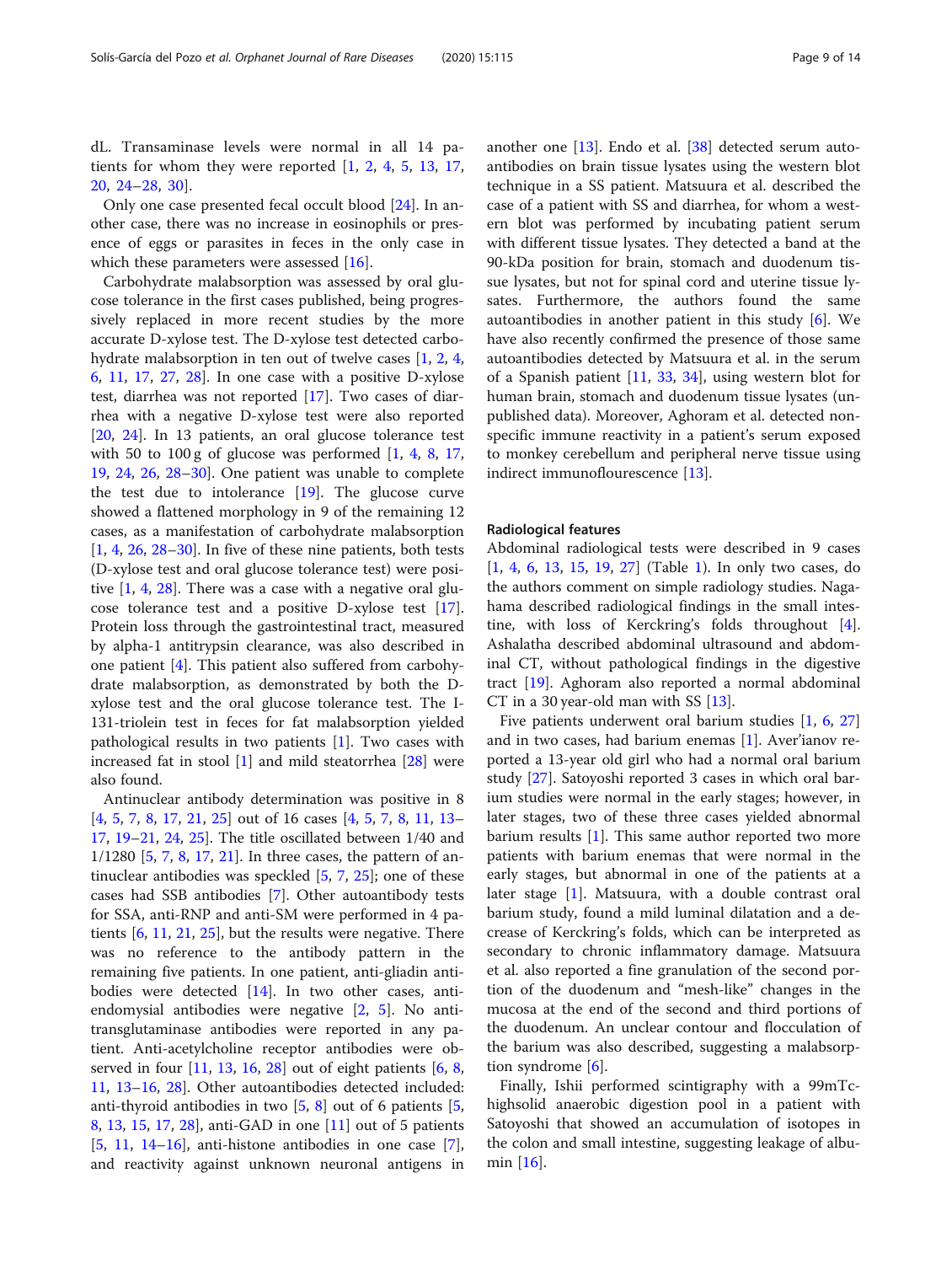# Endoscopic findings

Sixteen patients underwent digestive endoscopy [[2,](#page-12-0) [4](#page-12-0)–[6](#page-12-0), [8,](#page-12-0) [13,](#page-12-0) [15](#page-12-0)–[17](#page-12-0), [19](#page-12-0)–[21,](#page-12-0) [26,](#page-12-0) [27,](#page-12-0) [29,](#page-12-0) [30\]](#page-12-0). Of these, 13 patients received an upper digestive endoscopy [[2,](#page-12-0) [4](#page-12-0)–[6,](#page-12-0) [8,](#page-12-0) [15](#page-12-0), [17](#page-12-0), [19](#page-12-0)–[21](#page-12-0), [26](#page-12-0), [29,](#page-12-0) [30\]](#page-12-0) and in 8 cases, a colonoscopy [[4,](#page-12-0) [5](#page-12-0), [8](#page-12-0), [15,](#page-12-0) [13](#page-12-0), [16](#page-12-0), [17](#page-12-0), [27](#page-12-0)]. In one patient, two upper gastrointestinal endoscopies were performed. The main endoscopic findings are reported in Table [1](#page-3-0).

In one case, the endoscopy was macroscopically normal, although histological alterations were found [[16](#page-12-0)]. In another patient, the endoscopic abnormal findings were discovered following a second endoscopic study [\[5](#page-12-0)]. Endoscopic findings included: atrophy of the stomach mucosa, with multiple ulcer scars mainly in the gastric body together with whitish granules from the first to the second portion of the duodenum [\[6](#page-12-0)], gastric or duodenal ulcerations [[6,](#page-12-0) [17,](#page-12-0) [20](#page-12-0)], duodenum leukoplakia [\[2](#page-12-0)] and areas of duodenal mucosal infiltration [\[5](#page-12-0)]. Colonoscopy findings were: inflammation  $[13]$  $[13]$  $[13]$ , flattening of mucous folds  $[15]$  $[15]$  and ulcerations  $[4]$  $[4]$ . Five colonoscopies were normal [\[5](#page-12-0), [8,](#page-12-0) [16,](#page-12-0) [17,](#page-12-0) [27\]](#page-12-0). A characteristic endoscopic finding described by Nagahama et al. was the presence of nodular protrusions similar to submucosal tumors that can affect different parts of the digestive tract, including the cardia, body of the stomach and duodenum [[4\]](#page-12-0). Using endoscopic ultrasonography, these protrusions appeared as cystic lesions in the stomach wall [\[4](#page-12-0)] compatible with the lesions of gastritis cystic polyposa, the histology of which is described below.

# Histological features

Data on the histology of the gastrointestinal lesions were described for 11 patients [[1,](#page-12-0) [2,](#page-12-0) [4](#page-12-0)–[6,](#page-12-0) [13,](#page-12-0) [16](#page-12-0), [19](#page-12-0), [20](#page-12-0), [29](#page-12-0)] (Table [1\)](#page-3-0). In three of these cases  $[1, 4]$  $[1, 4]$  $[1, 4]$  $[1, 4]$  $[1, 4]$ , the histological description came from autopsy examination. In 7 patients, the samples were obtained during an upper digestive endoscopy  $[2, 4-6, 19, 20, 29]$  $[2, 4-6, 19, 20, 29]$  $[2, 4-6, 19, 20, 29]$  $[2, 4-6, 19, 20, 29]$  $[2, 4-6, 19, 20, 29]$  $[2, 4-6, 19, 20, 29]$  $[2, 4-6, 19, 20, 29]$  $[2, 4-6, 19, 20, 29]$  $[2, 4-6, 19, 20, 29]$  $[2, 4-6, 19, 20, 29]$  $[2, 4-6, 19, 20, 29]$  $[2, 4-6, 19, 20, 29]$  $[2, 4-6, 19, 20, 29]$ . In three cases, the data came from biopsies extracted during a colonoscopy [[4,](#page-12-0) [13](#page-12-0), [16\]](#page-12-0). In one patient, the histological findings were derived from colonoscopy, upper gastrointestinal endoscopy and autopsy [\[4](#page-12-0)].

1. -Biopsies from upper gastrointestinal endoscopy: There was a broad spectrum of histological manifestations, including normal biopsies [\[19\]](#page-12-0) or unspecific findings [\[4\]](#page-12-0). The most frequent finding was an inflammatory infiltrate [[2,](#page-12-0) [5](#page-12-0), [6](#page-12-0)], predominantly lymphoplasmacytic [\[2\]](#page-12-0), although eosinophilic infiltrate was also described [\[5](#page-12-0)]. Atrophy of chief cells and edematous submucosal tissue in the stomach was found in one case [\[29\]](#page-12-0). Findings compatible with chronic gastritis [[20\]](#page-12-0) were reported in one patient.

- 2. -Colon biopsies: Ishii et al. reported findings compatible with a diagnosis of lymphocytic colitis [[16](#page-12-0)]. Aghoram et al. described findings suggestive of collagenous colitis [[13](#page-12-0)].. Nagahama et al. reported that histopathologic examinations did not yield characteristic findings [[4\]](#page-12-0).
- 3. -Autopsy findings: Data from 3 autopsies were described. Satoyoshi reported two cases of SS with autopsy data  $[1]$ , and Nagahama et al. described another one [\[4\]](#page-12-0). The average time elapsed between the age of symptom onset and the time of necropsy in these three patients was 18.6 years. In the rest of the patients, the time from onset of symptoms to biopsy was 7.7 years. Autopsy data revealed alterations throughout the gastrointestinal tract. Infiltration of gastric and duodenal mucosa by predominantly lymphoplasmacytic cells was described in all cases [[1](#page-12-0), [4](#page-12-0)]. This infiltration of the mucosa also affected the small intestine and the colon. Together with the inflammatory infiltrate, fibrosis of the mucosa and thickening of the muscularis mucosa were present. A characteristic finding in all three cases was the appearance of cystic lesions throughout the gastrointestinal tract, corresponding to glandular cystic dilations containing PAS-positive material. Ulcerative lesions were also found, penetrating the muscularis mucosa in the rectum [[1\]](#page-12-0).

# Treatment and outcome

Data regarding treatment were present in 28 of the cases with digestive symptoms [[2](#page-12-0), [4](#page-12-0), [5,](#page-12-0) [7](#page-12-0), [8,](#page-12-0) [11](#page-12-0)–[28](#page-12-0), [31,](#page-12-0) [32](#page-12-0)]. However, outcome in terms of gastrointestinal symptoms was described in only  $12$  [[1,](#page-12-0) [2,](#page-12-0) [4,](#page-12-0) [11](#page-12-0)–[18](#page-12-0), [21](#page-12-0)].

In one patient, the treatment administered was hyperalimentation iv, but diarrhea did not improve [[4](#page-12-0)]. In another patient, different treatments were prescribed, including phenytoin, carbamazepine, immunoglobulins and dantrolene, but likewise, diarrhea did not improve [[15\]](#page-12-0). After that, this patient began corticosteroid treatment, but there is no reference as to whether this measure improved loose stools [\[15\]](#page-12-0). One patient improved with carbamazepine and otilonium bromide treatment [[14\]](#page-12-0). Oyama et al. reported that in their patient, antispasmodic and antipyretic drugs only caused a slight decrease in diarrhea; however, outcome after beginning corticosteroid therapy was not described [[21\]](#page-12-0).

In 6 patients, diarrhea improved with a treatment regimen that included corticosteroids, alone or in combination  $[2, 11-13, 16, 18]$  $[2, 11-13, 16, 18]$  $[2, 11-13, 16, 18]$  $[2, 11-13, 16, 18]$  $[2, 11-13, 16, 18]$  $[2, 11-13, 16, 18]$  $[2, 11-13, 16, 18]$  $[2, 11-13, 16, 18]$  $[2, 11-13, 16, 18]$  $[2, 11-13, 16, 18]$ . In addition to these six patients, two other cases that were "asymptomatic" without express reference to digestive manifestations, had also received corticosteroid therapy [\[20](#page-12-0), [25\]](#page-12-0). Treatment with corticosteroids or immunosuppressants can cause remission of the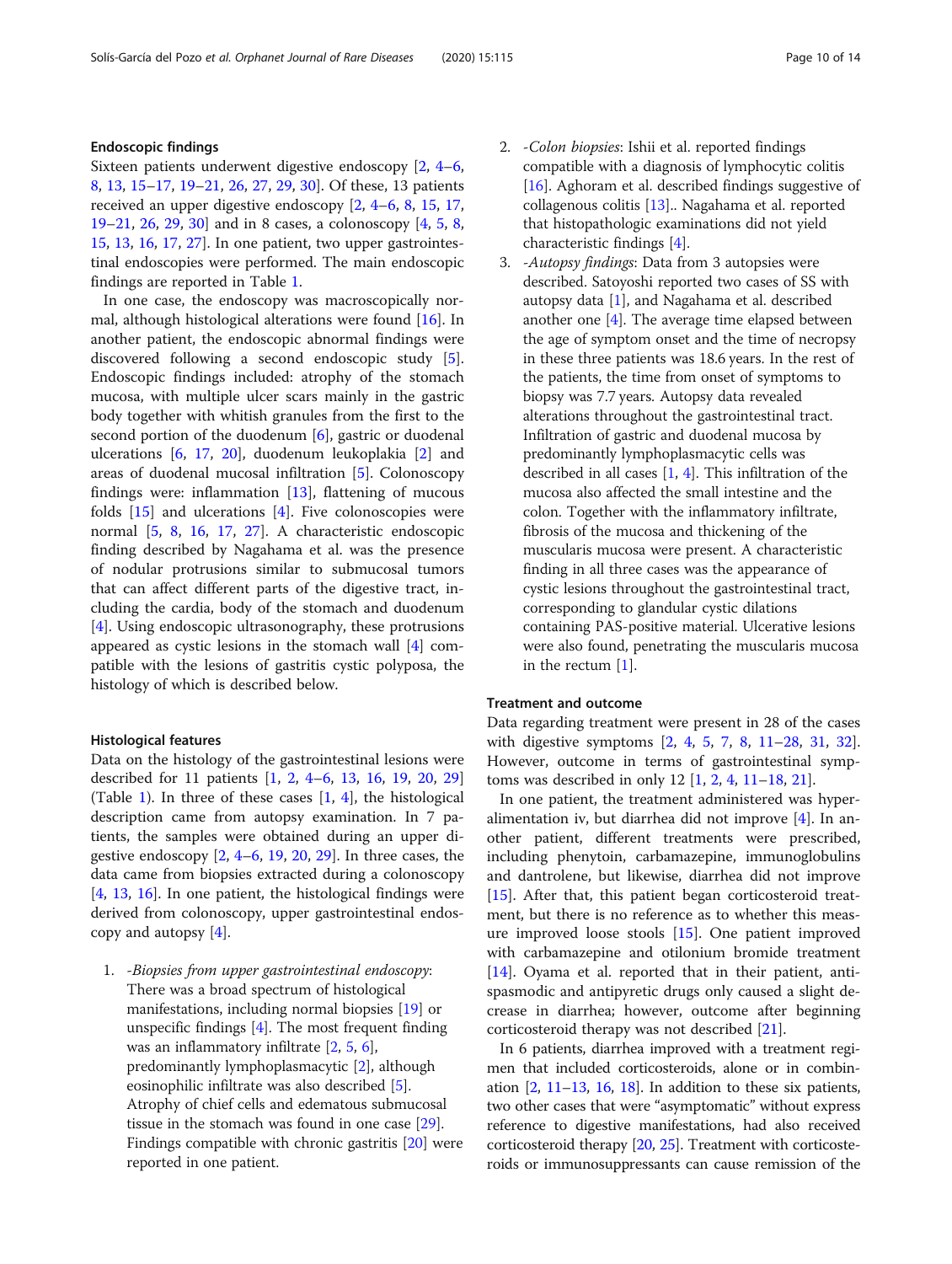whole symptomatic spectrum of SS. However, in one of the patients that improved with corticosteroids, diarrhea improved further after including a low-carbohydrate diet in the treatment plan [\[2](#page-12-0)]. Another patient improved by adding methotrexate after corticosteroids failed to control diarrhea [\[17\]](#page-12-0). Complete remission of diarrhea for at least 3 years was reported with corticosteroid treatment [\[16\]](#page-12-0).

Four patients died, three of them due to the poor evolution of the disease  $[1, 4]$  $[1, 4]$  $[1, 4]$  $[1, 4]$ . Two of them had severe malnutrition and uncontrolled diarrhea. They developed calcium and ionic disturbances. Both patients died after an episode of seizures followed by coma [\[1](#page-12-0)]. A third patient was treated with intravenous hyperalimentation due to diarrhea and malabsorption to improve her nutritional status. She also had episodes of acute pancreatitis. One year later, she underwent surgery consisting of gastrojejunostomy, percutaneous enterostomy, and percutaneous cholangiostomy. A few months after surgery, the patient died of sepsis with multiple organ failure  $[4]$  $[4]$ . The fourth patient committed suicide ten years after the onset of the disease [[1\]](#page-12-0). It is not reported that these patients received corticosteroids or immunosuppressants.

# **Discussion**

As demonstrated in our review, more than half of the patients described with SS have digestive manifestations, of which the main symptom is diarrhea. The clinical picture of these patients can vary from practically asymptomatic with a positive D-xylose test, to very symptomatic patients with more severe diarrhea and signs of malabsorption, cachexia and dehydration. Diarrhea in SS can lead to significant consequences for the patient, including malnutrition, growth retardation, interference with daily life activities and even death. Diarrhea in SS is usually noninflammatory, without blood or mucus in the stool. The D-xylose test appears to be more accurate in determining carbohydrate malabsorption; therefore it has been replacing the oral glucose tolerance test used mainly in the first published cases.

Most of the radiological tests performed showed nonpathological or non-specific findings. Endoscopic explorations often revealed alterations in the gastrointestinal mucosa, such as infiltrative and granular mucosa or ulcers in stomach, duodenum and colon. Histological data showed a predominantly lymphoplasmacytic inflammatory infiltrate that can involve all sections of the digestive tract. In the 3 patients who underwent autopsy, cystic lesions suggestive of gastritis cystica polyposa were discovered. This variation in lesions, ranging from a mild inflammatory infiltrate in the mucosa to more severe lesions with atrophy, fibrosis and the appearance of cystic lesions, suggests a progressive disease course. Moreover, autopsy patients showed more severe lesions. The time elapsed between the age of symptom onset and necropsy/biopsy was greater (18.6 years) in these patients than for the other subjects (7.7 years).

The combination of diarrhea with muscle spasms, cramps, alopecia and osteoarticular deformities is very specific to SS [\[1](#page-12-0)]. However, SS may mimic other diseases with non-inflammatory diarrhea, weight loss, growth retardation and signs and symptoms of malabsorption, including: celiac disease, refractory sprue, tropical sprue, Whipple's disease, drug-induced colitis, autoimmune enteropathy, amyloidosis or inflammatory bowel disease [[39](#page-13-0), [40](#page-13-0)].

In terms of the differential diagnosis (Table [2](#page-11-0)) of SS, celiac disease and SS have many overlapping symptoms. For example, they both present manifestations secondary to nutrient malabsorption, with diarrhea, weight loss or iron-deficiency anemia. Both diseases also predominate in women in the first decades of life. Additionally, celiac disease can be associated with other conditions described in SS patients, such as autoimmune thyroid disease or myasthenia gravis [[40](#page-13-0)]; even the rare manifestations of celiac disease, such as infertility, arthralgia, arthropathy or alopecia are part of the clinical spectrum of SS [\[40](#page-13-0)]. However, the improvement of symptoms with a gluten-free diet favors a celiac disease diagnosis, although this diet has not been tested in patients with SS. On the other hand, the appearance of muscle cramps points towards the diagnosis of SS. In terms of laboratory analysis, anti-gliadin antibodies present in celiac disease have been detected in one case of SS. Anti-endomysial antibodies also common to celiac disease were assessed in two SS cases, but with negative results. Anti-transglutaminase antibodies have not yet been tested for in SS. Histologically, the inflammatory cells in intestinal biopsies characteristic of celiac disease are also common to SS and may lead to an initial diagnosis of celiac disease in SS patients. In the future, detailed characterization of intraepithelial lymphocytes may provide important distinguishing features for Satoyoshi patients.

As in SS, inflammatory bowel disease can also manifest in young patients with diarrhea and weight loss. However, signs of inflammatory diarrhea, proctitis, bloody diarrhea, tenesmus, perianal fistulas and stenotic or fibrotic alterations do not occur in patients with SS. Arthritis can be present in inflammatory bowel disease, mainly in Crohn's disease in the form of migratory and asymmetric polyarthritis; in SS, however, the most frequent osteoarticular manifestations are bone deformities and alterations in the metaphysis, but not arthritis.

With respect to irritable bowel syndrome, there may be increased frequency of bowel movements, but this syndrome usually involves abdominal pain and distension, which are less frequent in SS. In addition, irritable bowel syndrome does not show signs or symptoms related to the malabsorption, weight loss or malnutrition of SS.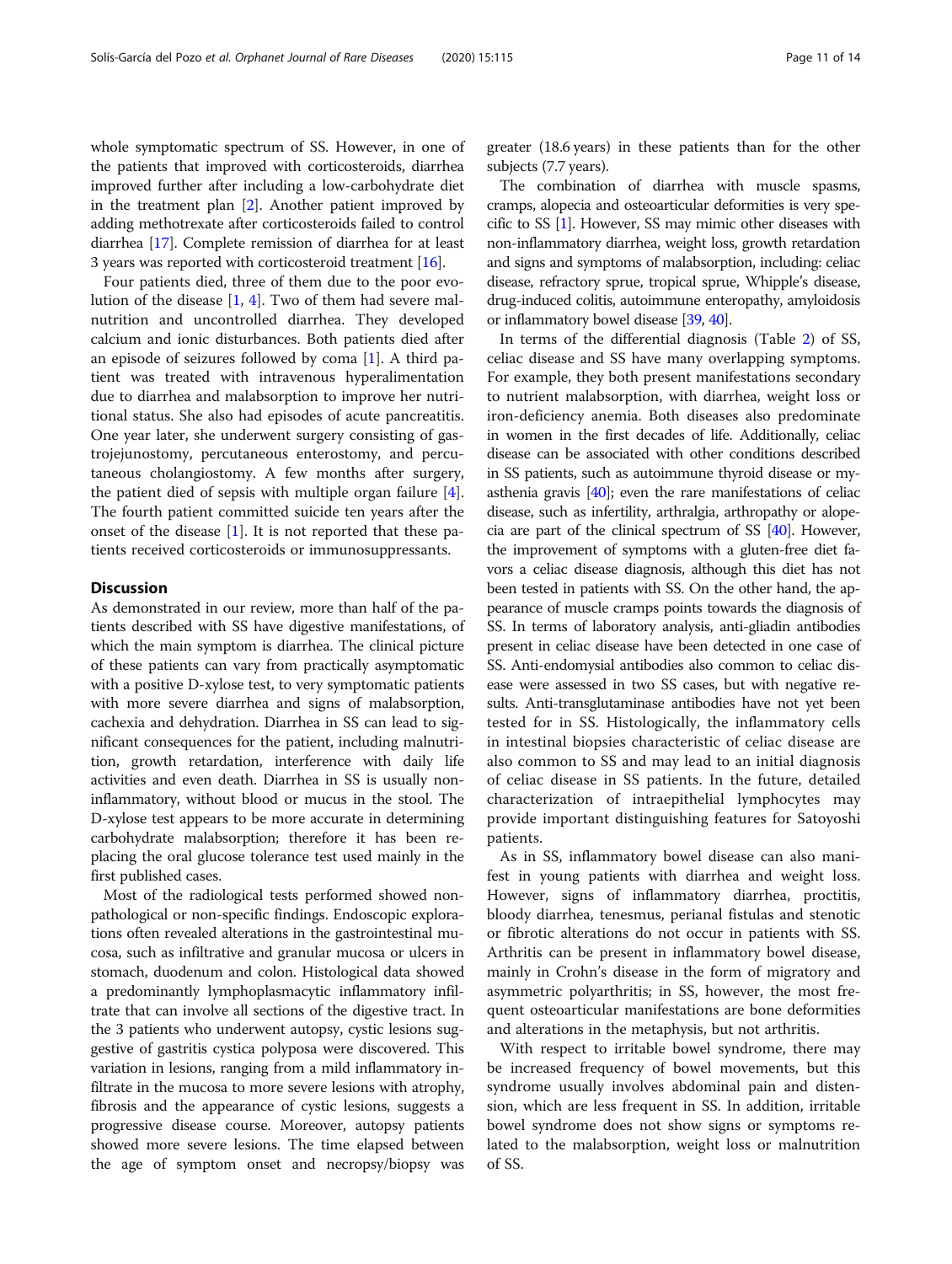|                               | Similarities with Satoyoshi syndrome                                                                                                                                                                                                                                                                                                                                                                                | Differences with Satoyoshi syndrome                                                                                                                                                                                                                                                     |
|-------------------------------|---------------------------------------------------------------------------------------------------------------------------------------------------------------------------------------------------------------------------------------------------------------------------------------------------------------------------------------------------------------------------------------------------------------------|-----------------------------------------------------------------------------------------------------------------------------------------------------------------------------------------------------------------------------------------------------------------------------------------|
| Celiac sprue                  | Most frequent in women in the first decades of life.<br>Diarrhea with nutrient malabsorption<br>Immune basis<br>Iron deficiency anemia<br>Weight loss<br>Associated with other conditions such as autoimmune<br>thyroid disease or myasthenia gravis. It can associate<br>with rare manifestations such as infertility, arthralgia,<br>arthropathy or alopecia.<br>Intestinal biopsies with inflammatory infiltrate | Improvement with gluten free diet. Muscle spasm or<br>cramps not present                                                                                                                                                                                                                |
| Drug induced Diarrhea         | Diarrhea Duodenitis with inflammatory infiltrate in<br>biopsies                                                                                                                                                                                                                                                                                                                                                     | Improvement after drug withdrawal Muscle spasm and<br>alopecia are not present                                                                                                                                                                                                          |
| Inflammatory bowel<br>disease | Diarrhea and weight loss It can be present in young<br>patients                                                                                                                                                                                                                                                                                                                                                     | Inflammatory diarrhea, proctitis, bloody diarrhea, tenesmus,<br>perianal fistulas, stenotic or fibrotic alterations osteoarticular<br>involvement in form of migratory and asymmetric polyarthritis.<br>In SS, bone deformities and alterations in the metaphysis are<br>more frequent. |
| Irritable bowel syndrome      | Increased frequency of bowel movements                                                                                                                                                                                                                                                                                                                                                                              | No signs of malabsorption or malnutrition. Associated with<br>fibromyalgia, chronic fatigue syndrome, chronic back pain,<br>chronic pelvic pain, chronic headache, and temporomandibular<br>joint dysfunction, depression, anxiety                                                      |
| Autoimmune enteropathy        | Immune-mediated intestinal mucosal atrophy can be<br>cause of watery diarrhea                                                                                                                                                                                                                                                                                                                                       | Alopecia, muscle spasms and skeletal alterations are nor<br>present in autoimmune enteropathy                                                                                                                                                                                           |

<span id="page-11-0"></span>Table 2 Differential diagnosis of diarrhea caused by Satoyoshi syndrome

Autoimmune enteropathy, a rare condition that can occur both in children and adults, must also be differentiated from SS. It is characterized by immune-mediated intestinal mucosal atrophy that can affect the esophagus, stomach, small bowel and colon. However, it is the clinical picture of SS, with alopecia, muscle spasms and skeletal alterations that differentiates it from autoimmune enteropathy.

Medications, such as nonsteroidal anti-inflammatory drugs (NSAID) or olmesartan, can also cause diarrhea and duodenitis. NSAID duodenitis presents with histological alterations in the duodenum, reminiscent of those of celiac disease. These lesions consist of a non-specific infiltration of the neutrophil and plasma cells in lamina propria, with intraepithelial lymphocytes and low-grade villous blunting. Furthermore, prolonged use of these anti-inflammatory drugs can cause iron-deficiency anemia. On the other hand, in some patients, olmesartan can induce severe diarrhea associated with duodenal inflammation indistinguishable from other pathologies, such as celiac disease. Improvement after drug withdrawal, as well as the other manifestations of SS, can help in the differential diagnosis. The use of these drugs is not described in the patients included in this review.

The treatment of diarrhea does not differ from that of the other clinical manifestations in SS. Corticosteroids and immunosuppressants remain the treatment of choice for diarrhea in patients with SS. Although there is not much data in the follow-up of these patients, at least one case has been documented in which improvement was maintained throughout 3 years of follow-up [\[16\]](#page-12-0).

The main limitation of our review is that it is composed of isolated cases. Besides, symptom descriptions lack detail. The authors refer to the presence of diarrhea in the majority of cases; however, this symptom is poorly characterized. On the other hand, the most complete histological data come from autopsies published many years ago and performed on SS patients who were not treated with immunosuppressants.

Findings such as the presence of specific antibodies against brain, stomach and intestinal lysates have been reported by two authors [\[6,](#page-12-0) [38\]](#page-13-0). These findings are consistent with the autoimmune character of SS and could be useful in the future as a diagnostic tool. More studies are needed to clarify the role of these antibodies in both the pathogenesis of the syndrome and the diagnostic approach to patients.

# Conclusions

Chronic diarrhea with malabsorption is one of the most disabling symptoms in SS. The clinical spectrum of these patients can vary from practically asymptomatic with a positive D-xylose test, to very symptomatic patients with severe diarrhea. Thus, malabsorption testing seems advisable in presumed SS patients, even if digestive symptoms are absent. Corticosteroids and immunosuppressants are still the treatment of choice for diarrhea in these patients. SS shares clinical manifestations with celiac disease and other autoimmune and gastrointestinal inflammatory syndromes, thus differential diagnosis is key. The recognition of SS is essential for early immunosuppressive treatment and for achieving a favorable outcome. In this regard, determining the specific auto-antibody pattern for SS remains a pending issue for future research in this field.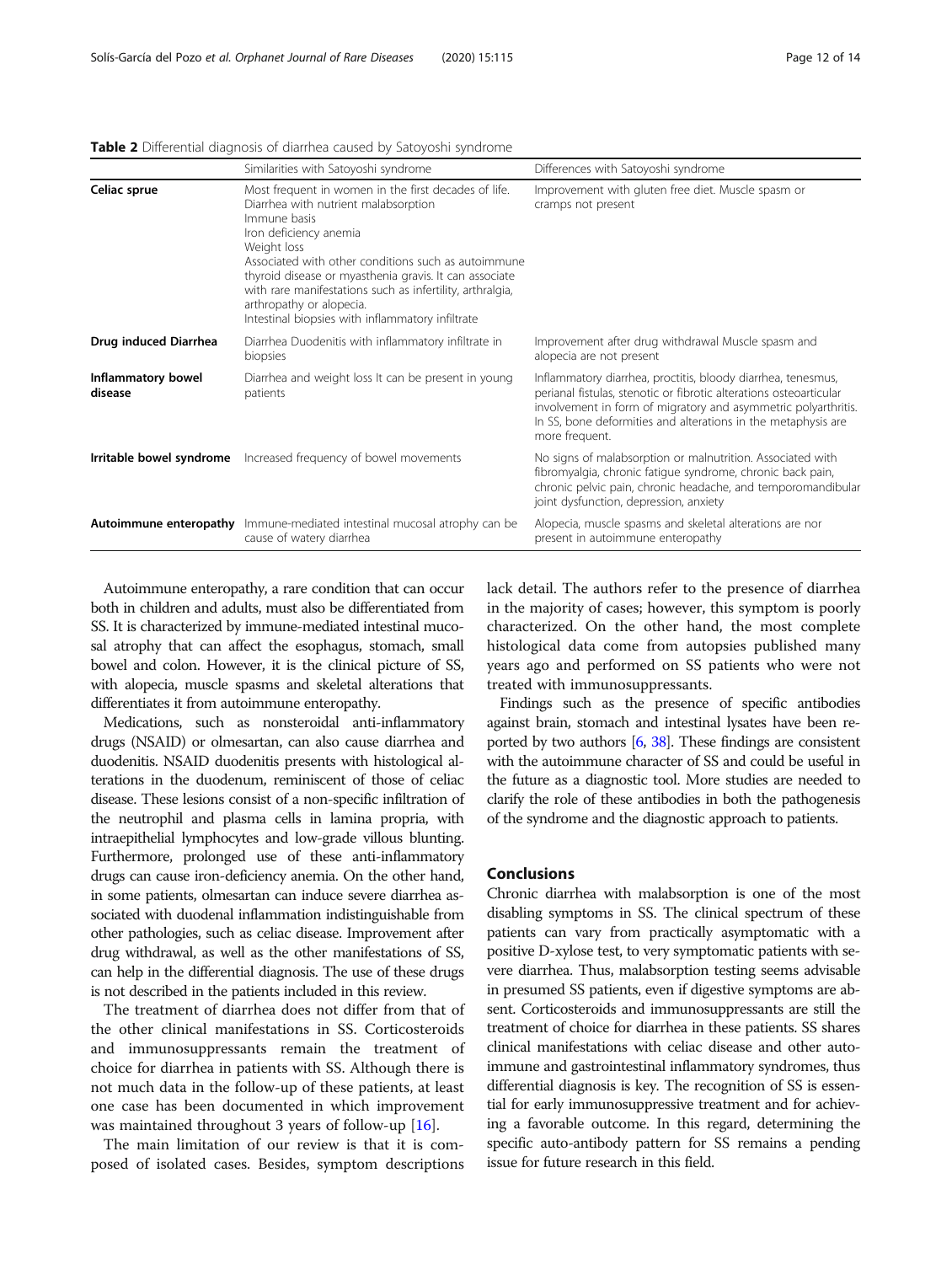# <span id="page-12-0"></span>Abbreviations

ANA: Anti-nuclear antibodies; Anti-ACh receptor: Anti acetyl-choline receptor; Anti-GAD: Anti-glutamate acid decarboxylase; IVIG: Intravenous immunoglobulins; NR: Not reported; SS: Satoyoshi syndrome; OMIM: Online mendelian inheritance in man

## Acknowledgements

We thank Alexandra L. Salewski, MSc, for the English revision of the manuscript.

# Authors' contributions

JS, JSGP and CdC conceived and designed the work. JSGP and CdC did the literature search and collected data. JSGP, CdC and JS revised and analyzed data. JSGP, CdC and JS drafted and revised the final manuscript and approved the submitted version.

#### Funding

This paper was not funded.

# Availability of data and materials

Not applicable.

Ethics approval and consent to participate Not applicable.

## Consent for publication

Not applicable.

# Competing interests

The authors have no relevant affiliations or financial involvement with any organization or entity with a financial interest in or financial conflict with the subject matter or materials discussed in the manuscript. This includes employment, consultations, honoraria, stock ownership or options, expert testimony, grants or patents received or pending, or royalties.

#### Author details

<sup>1</sup>Department of Internal Medicine, Complejo Hospitalario Universitario de Albacete, Albacete, Spain. <sup>2</sup>Department of Medical Sciences, Faculty of Medicine, Universidad de Castilla – La Mancha, Albacete, Spain. <sup>3</sup>Research Department, Neuropsychopharmacology Unit, Complejo Hospitalario Universitario de Albacete, Albacete, Spain. <sup>4</sup>Hospital General Universitario de Albacete, Unidad de Neuropsicofarmacología, Edificio de Investigación, 3ª planta c/ Hermanos Falcó, 37 E-02008, Albacete, Spain.

# Received: 4 March 2020 Accepted: 4 May 2020 Published online: 19 May 2020

#### References

- 1. Satoyoshi E. A syndrome of progressive muscle spasm, alopecia and diarrhea. Neurology. 1978;28:458–71.
- 2. Castiglioni C, Díaz A, Moënne K, Mericq V, Salvador F, Hernández C. Síndrome de Satoyoshi: Enfermedad multisistémica con respuesta exitosa a tratamiento esteroidal. Rev Méd Chile. 2009;137:542–6.
- 3. Arita J, Hamano S, Nara T, Maekawa K. Intravenous gammaglobulin therapy of Satoyoshi syndrome. Brain Dev. 1996;18:409–11.
- 4. Nagahama T, Kenshi Y, Oishi T, Iwashita A, Hirai F, Yao T, Matsui T, Takaki Y. GI manifestations of Satoyoshi's syndrome. Gastrointest Endosc. 2006;64: 143–5.
- Asherson RA, Giampaolo D, Strimling M. A case of adult-onset Satoyoshi syndrome with gastric ulceration and eosinophilic enteritis. Nat Clin Pract Rheumatol. 2008;4:439–44.
- 6. Matsuura E, Matsuyama W, Sameshima T, Arimura K. Satoyoshi syndrome has antibody against brain and gastrointestinal tissue. Muscle Nerve. 2007; 36(3):400–3.
- 7. Rudnicka L, Kwiatkowska M, Rakowska A, Czuwara J, Olszewska M. Alopecia areata. How not to miss Satoyoshi syndrome? J Dermatol. 41:2014, 951–956.
- Ikeda K, Satoyoshi E, Kinoshita M, Wakata N, Iwasaki Y. Satoyoshi's syndrome in an adult: a review of the literature of adult onset cases. Intern Med. 1998; 37:784–7.
- 9. Ikegawa S, Nagano A, Satoyoshi E. Skeletal abnormalities in Satoyoshi's syndrome: a radiographic study of eight cases. Skelet Radiol. 1993;22:321–4.
- 10. Solís-García Del Pozo J, de Cabo C, Solera J. Treatment of Satoyoshi syndrome: a systematic review. Orphanet J Rare Dis. 2019;14(1):146. [https://doi.org/10.1186/s13023-019-1120-7.](https://doi.org/10.1186/s13023-019-1120-7)
- 11. Solera J, Álvarez S, Botet J, de Cabo C, et al. J Neurol Sci. 2017;379:226–8.
- 12. Li J, Peng D, Jiang T, Avivi-Arber L. Satoyoshi syndrome with progressive orofacial manifestations: a case history report. Int J Prosthodont. 2017;30:163–7.
- 13. Aghoram R, Srijithesh PR, Kannoth S. Adult-onset Satoyoshi syndrome and response to plasmapheresis. Ann Indian Acad Neurol. 2016;19(1):131–3.
- 14. Merino de Paz N, Rodriguez-Martin M, Contreras Ferrer P, Pestana Eliche M, Noda Cabrera A. Satoyoshi Syndrome: a cause of alopecia universalis in association with neurologic and bony abnormalities. Pediatr Dermatol. 2013;30:e22–4.
- 15. Rosales, RL; Banzon, JE. Painful muscle spasms, twisting, and loose stools: what a combination in an adolescent girl! Movement disorders: unforgettable cases and lessons from the bedside. ISBN: 978–1–9362-8728- 4. 2013. 217–221.
- 16. Ishii K, Furusho K, Tamaoka A, Morishita Y. Lymphocytic colitis in Satoyoshi Syndrome. S Med J. 2010;103:591.
- 17. Heger S, Kuester RM, Volk R, Stephani U, Sippell WG. Satoyoshi syndrome: a rare multisystemic disorder requiring systemic and symptomatic treatment. Brain Dev, 2006. 28:300–4.
- 18. Ezgu FS, Tumer L, Serdaroglu A, Hasanoglu A, Cansu A, Hirfanoglu T, Dalgic B. The co-existence of Satoyoshi syndrome and myoadenylate deaminase deficiency. J Inherit Metab Dis. 2005;28:253.
- 19. Ashalatha R, Kishore A, Sarada C, Nair MD. Satoyoshi syndrome. Neurol India. 2004;52:94–5.
- 20. Cecchin CR, Félix TM, Magalhães RB, Furlanetto TW. Satoyoshi Syndrome in a Caucasian girl improved with glucocorticoids. Am J Med Genet A. 2003; 118A:52–4.
- 21. Oyama M, Imaizumi T, Mitsuhashi Y, Kondo S. Satoyoshi syndrome. Arch Dermatol. 1999;135:91–2.
- 22. Merello M, Garcia H, Nogués M, Leiguarda R. Masticatory muscle spasm in anon-Japanese patient with Satoyoshi Syndrome successfully treated with botulinum toxin. Mov Disord. 1994;9:104–5.
- 23. Ikegawa S, Nagano A, Nakamura K, Kurokawa T. A case of Satoyoshi's Syndrome. J Pediatr Orthop. 13:1993, 793–6.
- 24. Kuru S, Riku S, Nakayabu M, Kobayashi Y, Ieda T. A case of 'syndrome of progressive muscle spasm, alopecia, and diarrhea (Satoyoshi)' treated with steroid pulse therapy. Clin Neurol. 1992;32(6):612–5.
- 25. Yamagata T, Miyao M, Momoi M, Matsumoto S, Yanagisawa M. A case of generalized komuragaeri disease (Satoyoshi disease) treated with glucocorticoid. Clin Neurol. 1991;31:79–83.
- 26. De-Xin W, Hui-di F. Three cases of recurrent generalized muscle spasm in China. Jap J Med. 1985;24:263–8.
- 27. Aver'ianov IN, Vodolagin VD, Logunova LV, LIa L. Positive therapeutic effect of diacarb in the syndrome of progressive muscle spasms, alopecia and diarrhea (Satoyoshi syndrome). Zh Nevropatol Psikhiatr Im S S Korsakova. 1984;84:1623–7.
- 28. Satoh A, Tsujihata M, Yoshimura T, Mori M, Nagataki S. Myasthenia gravis associated with Satoyoshi syndrome: muscle cramps, alopecia and diarrhea. Neurology. 1983;33:1209–11.
- 29. Itahara K, Oyama K, Ohara Y, Kobayashi K, Tsumuraya K, Iijima K, Nakamura S, Rikimaru S. Gastroscopic findings of a patient with recurrent muscle spasm of central origin (Satoyoshi). Clin Neurol. 1976;20:126–8.
- 30. Inoue K. General muscle crapms (Komuragaeri disease) and its intestinal absortion. Clin Neurol. 1976;20:699–705.
- 31. Al-Dallal R, Khan S, Guttenberg K, Shah N. SAT-214 Satoyoshi syndrome: a rare cause of premature ovarian failure. J Endocr Soc. 2019;3(Suppl 1):SAT-214.
- 32. Bledsoe I. Botulinum toxin treatment of muscle spasm in a case of Satoyoshi syndrome. Mov Dis. 2019;34(suppl 2):S279.
- 33. Solera J, Rallo B, Herranz AS, Pardal JM, Martin-del Rio R, de Cabo C. High glycine levels in the cerebrospinal fluid in Satoyoshi syndrome. J Neurol Sci. 2015;357(1–2):312–3.
- 34. Pardal-Fernández JM, Solera-Santos J, Iniesta-López I, Rodríguez-Vázquez M. Satoyoshi's syndrome related muscle spasms: functional study. Rev Neurol (Paris). 2012;168(3):291–5.
- 35. Li J, Jiang T, Feng HL. A case report of dental abnormality and prosthetic treatment of Satoyoshi syndrome. Zhonghua Kou Qiang Yi XueZaZhi. 2008; 43(4):213–5.
- 36. Satoh A, Yoshimura T, Mori M, Tsujihata M, Takamori M. A case of generalized komuragaeri disease complicating myasthenia gravis (author's transl). Rinsho Shinkeigaku. 1982;22(3):251–7.